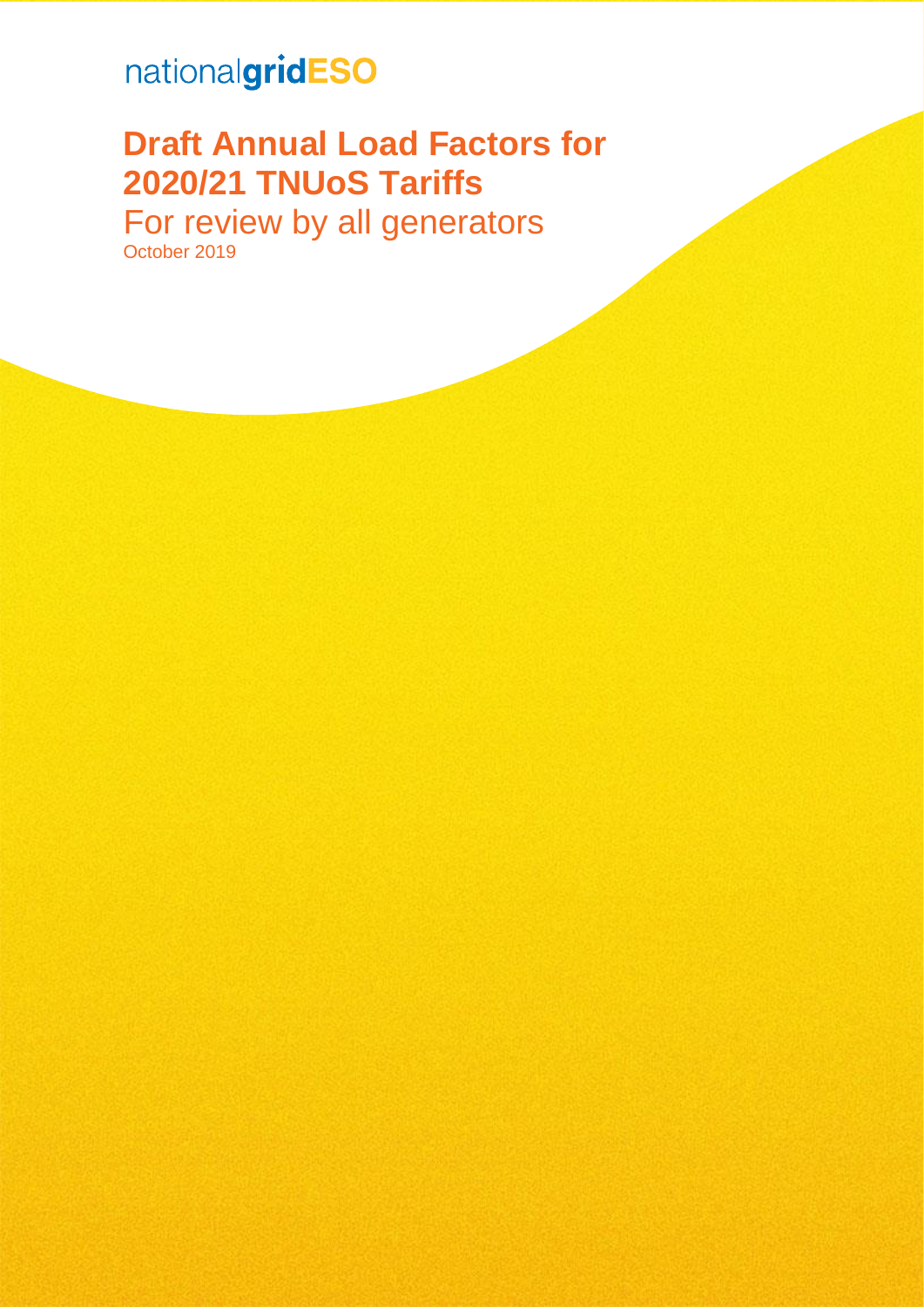## **Contents**

| Summary of Annual Load Factors for the 2020/21 charging year  2 |  |
|-----------------------------------------------------------------|--|
|                                                                 |  |
|                                                                 |  |
|                                                                 |  |
|                                                                 |  |
|                                                                 |  |
|                                                                 |  |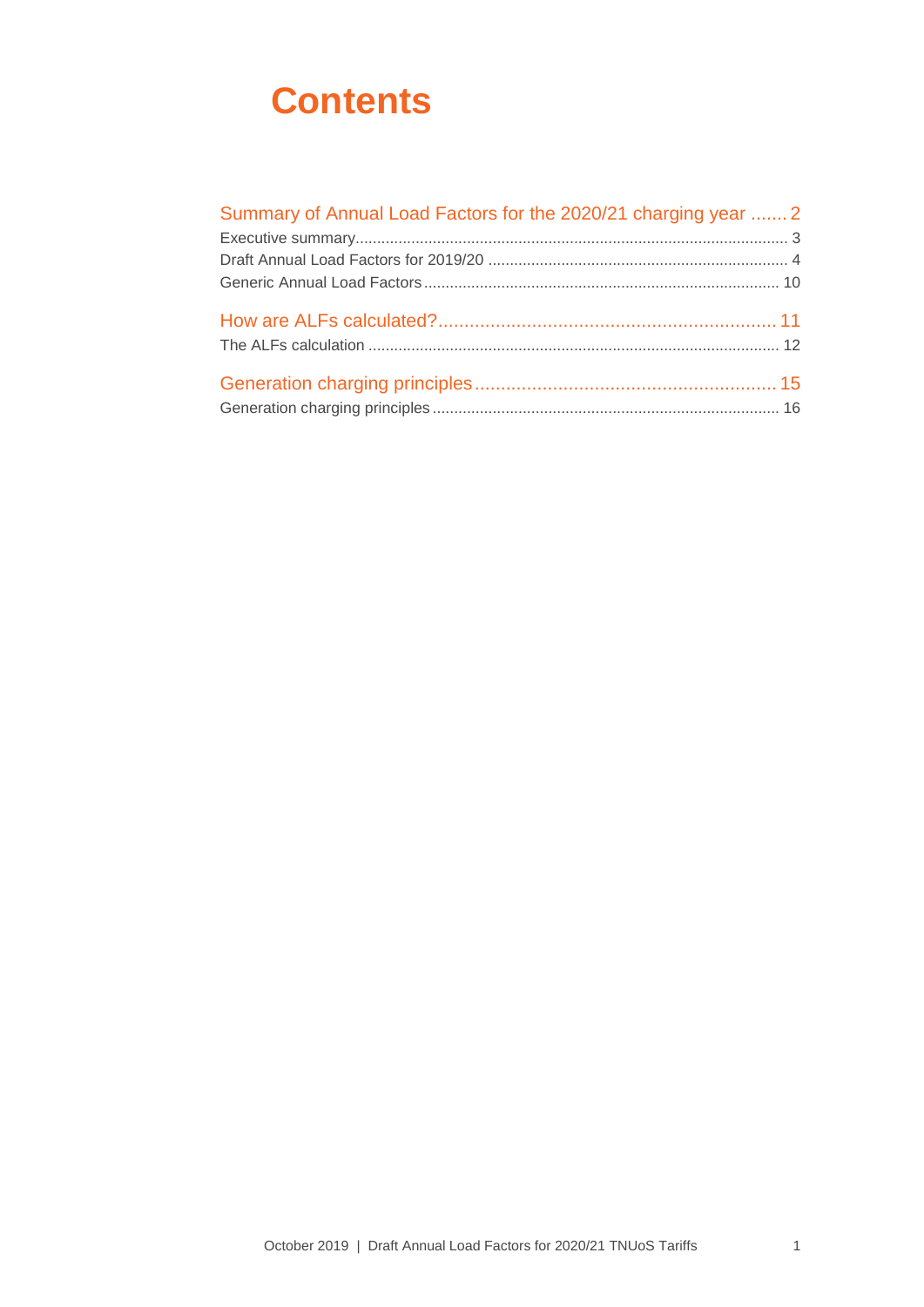# <span id="page-2-0"></span>**Summary of Annual Load Factors for the 2020/21 charging year**

**1**

NAV INVANCIAN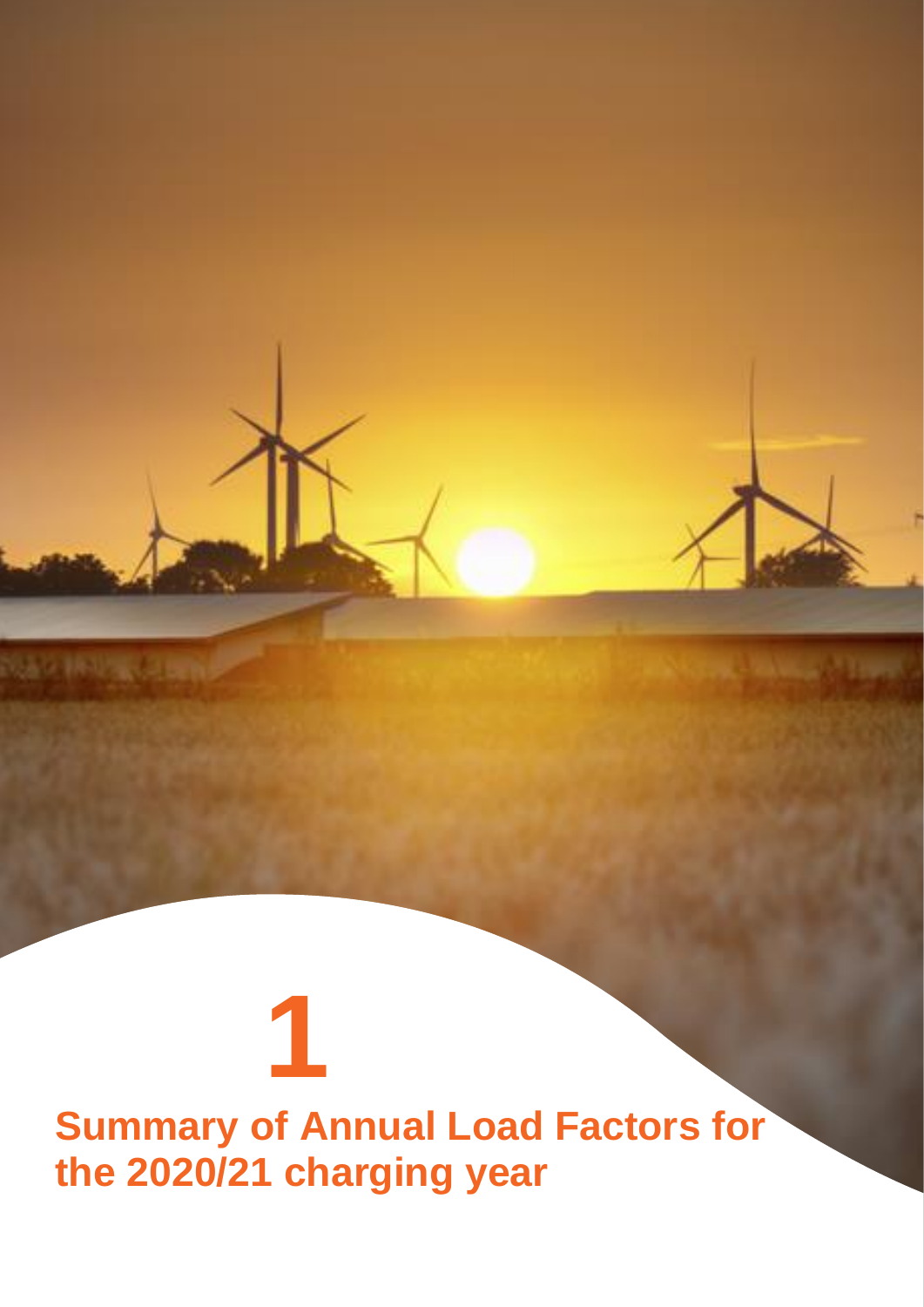## <span id="page-3-0"></span>**Executive summary**

**You have until FRIDAY 15th NOVEMBER 2019 to review these ALFs and provide your comments or feedback**

National Grid Electricity System Operator (NGESO) is responsible for calculating, billing and collecting the Transmission Network Use of System (TNUoS) charges from transmission customers for the electricity industry in the UK. The TNUoS charges are designed to recover the allowed revenue set by Ofgem for the Electricity Transmission Owners (ETO) to fund the ETOs to install and maintain the transmission networks. The methodologies for TNUoS charges are defined in the Connection and Use of System Code (CUSC). One of the key parameters for the generator TNUoS charges is Annual Load Factors (ALFs).

This document contains the draft Annual Load Factors (ALFs) to be used in the calculation of generator TNUoS tariffs for 2020/21, effective from 1 April 2020.

The ALFs are based on generation data for five years from 2014/15 until 2018/19. Every generator requires a load factor which is used to calculate what share they pick up of a portion of TNUoS tariffs. We use generation data from the past five years to calculate the load factor for each generating station.

Where historic data is not available for a new or mothballed station, we use a generic ALF corresponding to the station's generation technology type.

The ALFs for each generator at station level, and the generic ALF for each generation technology type, are published below.

We invite all generators to review their specific ALF as calculated in table 1 below. You can check your ALF against your TEC using your output metering and your Final Physical Notifications.

Comments on the ALFs can be submitted until Friday 15<sup>th</sup> November 2019. After this deadline, we will publish a revised and final version of this document with the ALFs that will be used in the forthcoming TNUoS forecasts and during the 2020/21 charging year.

#### **TNUoS Revenue team**

**E** [TNUoS.Queries@nationalgrideso.com](mailto:TNUoS.Queries@nationalgrideso.com)

**T** 01926 654633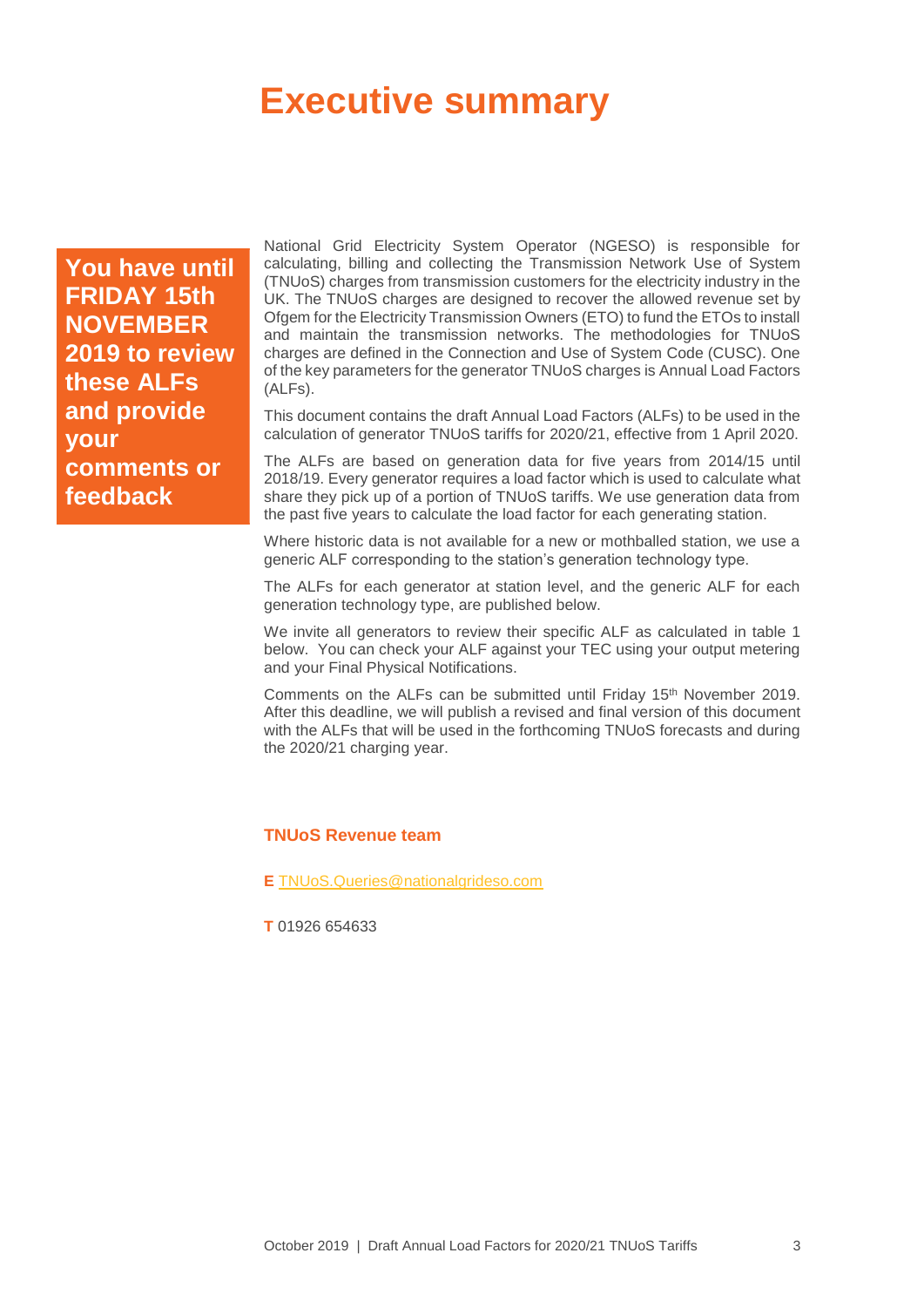# **Draft Annual Load Factors for 2020/21**

### The table below shows the draft ALFs using data from the 2014/15 to 2018/19 charging years.

The column headers for each year reflect the charging year that began during that year. For example, "2018" refers to the 2018/19 charging year.

#### **Table 1: Draft ALFs by generating station**

<span id="page-4-0"></span>

|                            |                   | <b>Yearly Load Factor Source</b> |                |                |                |                |          | <b>Specific</b> |            |          |          |            |
|----------------------------|-------------------|----------------------------------|----------------|----------------|----------------|----------------|----------|-----------------|------------|----------|----------|------------|
| <b>Power Station</b>       | <b>Technology</b> | 2014                             | 2015           | 2016           | 2017           | 2018           | 2014     | 2015            | 2016       | 2017     | 2018     | <b>ALF</b> |
| <b>ABERDEEN</b>            | Offshore_Wind     | <b>Generic</b>                   | <b>Generic</b> | <b>Generic</b> | <b>Generic</b> | <b>Partial</b> | 0.0000%  | 0.0000%         | 0.0000%    | 0.0000%  | 44.7745% | 47.1384%   |
| <b>ABERTHAW</b>            | Coal              | <b>Actual</b>                    | <b>Actual</b>  | <b>Actual</b>  | <b>Actual</b>  | <b>Actual</b>  | 59.0043% | 54.2611%        | 50.8335%   | 5.0742%  | 4.1987%  | 36.7230%   |
| <b>ACHRUACH</b>            | Onshore_Wind      | <b>Generic</b>                   | <b>Partial</b> | <b>Actual</b>  | <b>Actual</b>  | <b>Actual</b>  | 0.0000%  | 33.6464%        | 36.7140%   | 44.3464% | 42.2005% | 41.0870%   |
| <b>AFTON</b>               | Onshore Wind      | <b>Generic</b>                   | <b>Generic</b> | <b>Generic</b> | <b>Partial</b> | <b>Actual</b>  | 0.0000%  | 0.0000%         | 0.0000%    | 34.8738% | 37.3713% | 35.9704%   |
| <b>AIKENGALL II</b>        | Onshore_Wind      | <b>Generic</b>                   | <b>Generic</b> | <b>Generic</b> | <b>Partial</b> | <b>Actual</b>  | 0.0000%  | 0.0000%         | $0.0000\%$ | 33.5082% | 22.4459% | 30.5401%   |
| <b>AN SUIDHE</b>           | Onshore_Wind      | <b>Actual</b>                    | <b>Actual</b>  | <b>Actual</b>  | <b>Actual</b>  | <b>Actual</b>  | 36.9422% | 35.4900%        | 34.0938%   | 41.2323% | 36.2945% | 36.2422%   |
| <b>ARECLEOCH</b>           | Onshore Wind      | <b>Actual</b>                    | <b>Actual</b>  | <b>Actual</b>  | <b>Actual</b>  | <b>Actual</b>  | 29.7298% | 36.8612%        | 19.7246%   | 35.1728% | 30.6827% | 31.8618%   |
| <b>BAD A CHEO</b>          | Onshore Wind      | <b>Generic</b>                   | <b>Generic</b> | <b>Generic</b> | <b>Generic</b> | <b>Partial</b> | 0.0000%  | 0.0000%         | 0.0000%    | 0.0000%  | 21.5538% | 30.9619%   |
| <b>BAGLAN BAY</b>          | CCGT_CHP          | <b>Actual</b>                    | <b>Actual</b>  | <b>Actual</b>  | <b>Actual</b>  | <b>Actual</b>  | 37.9194% | 29.1228%        | 55.2030%   | 24.2891% | 17.7390% | 30.4438%   |
| <b>BARROW</b>              | Offshore_Wind     | <b>Actual</b>                    | <b>Actual</b>  | <b>Actual</b>  | <b>Actual</b>  | <b>Actual</b>  | 47.0231% | 47.1791%        | 44.2584%   | 47.0417% | 39.0292% | 46.1078%   |
| <b>BARRY</b>               | CCGT_CHP          | <b>Actual</b>                    | <b>Actual</b>  | <b>Partial</b> | <b>Actual</b>  | <b>Actual</b>  | 0.4003%  | 2.1727%         | 24.3468%   | 0.5407%  | 0.0368%  | 1.0379%    |
| <b>BEATRICE</b>            | Offshore_Wind     | <b>Generic</b>                   | <b>Generic</b> | <b>Generic</b> | <b>Generic</b> | <b>Partial</b> | 0.0000%  | 0.0000%         | 0.0000%    | 0.0000%  | 51.8538% | 49.4982%   |
| <b>BEAULY CASCADE</b>      | Hydro             | <b>Actual</b>                    | <b>Actual</b>  | <b>Actual</b>  | <b>Actual</b>  | <b>Actual</b>  | 37.1167% | 35.0094%        | 30.4872%   | 21.9937% | 34.5072% | 33.3346%   |
| <b>BEINNEUN</b>            | Onshore_Wind      | <b>Generic</b>                   | <b>Generic</b> | <b>Partial</b> | <b>Actual</b>  | <b>Actual</b>  | 0.0000%  | 0.0000%         | 30.9623%   | 25.8214% | 37.9202% | 31.5679%   |
| <b>BHLARAIDH</b>           | Onshore_Wind      | <b>Generic</b>                   | <b>Generic</b> | <b>Partial</b> | <b>Actual</b>  | <b>Actual</b>  | 0.0000%  | 0.0000%         | 33.4339%   | 46.3209% | 40.1955% | 39.9834%   |
| <b>BLACK LAW</b>           | Onshore_Wind      | <b>Actual</b>                    | <b>Actual</b>  | <b>Actual</b>  | <b>Actual</b>  | <b>Actual</b>  | 26.7881% | 26.9035%        | 23.4623%   | 21.2137% | 26.3658% | 25.5387%   |
| <b>BLACKCRAIG WINDFARM</b> | Onshore_Wind      | <b>Generic</b>                   | <b>Generic</b> | <b>Generic</b> | <b>Partial</b> | <b>Actual</b>  | 0.0000%  | 0.0000%         | 0.0000%    | 36.0208% | 40.3666% | 37.3511%   |
| <b>BLACKLAW EXTENSION</b>  | Onshore_Wind      | <b>Generic</b>                   | <b>Partial</b> | <b>Actual</b>  | <b>Actual</b>  | <b>Actual</b>  | 0.0000%  | 33.4635%        | 13.1095%   | 30.4870% | 33.9916% | 25.8627%   |
| <b>BRIMSDOWN</b>           | CCGT CHP          | <b>Actual</b>                    | <b>Actual</b>  | <b>Actual</b>  | <b>Actual</b>  | <b>Actual</b>  | 11.1229% | 16.4463%        | 45.0615%   | 27.6168% | 34.1757% | 26.0796%   |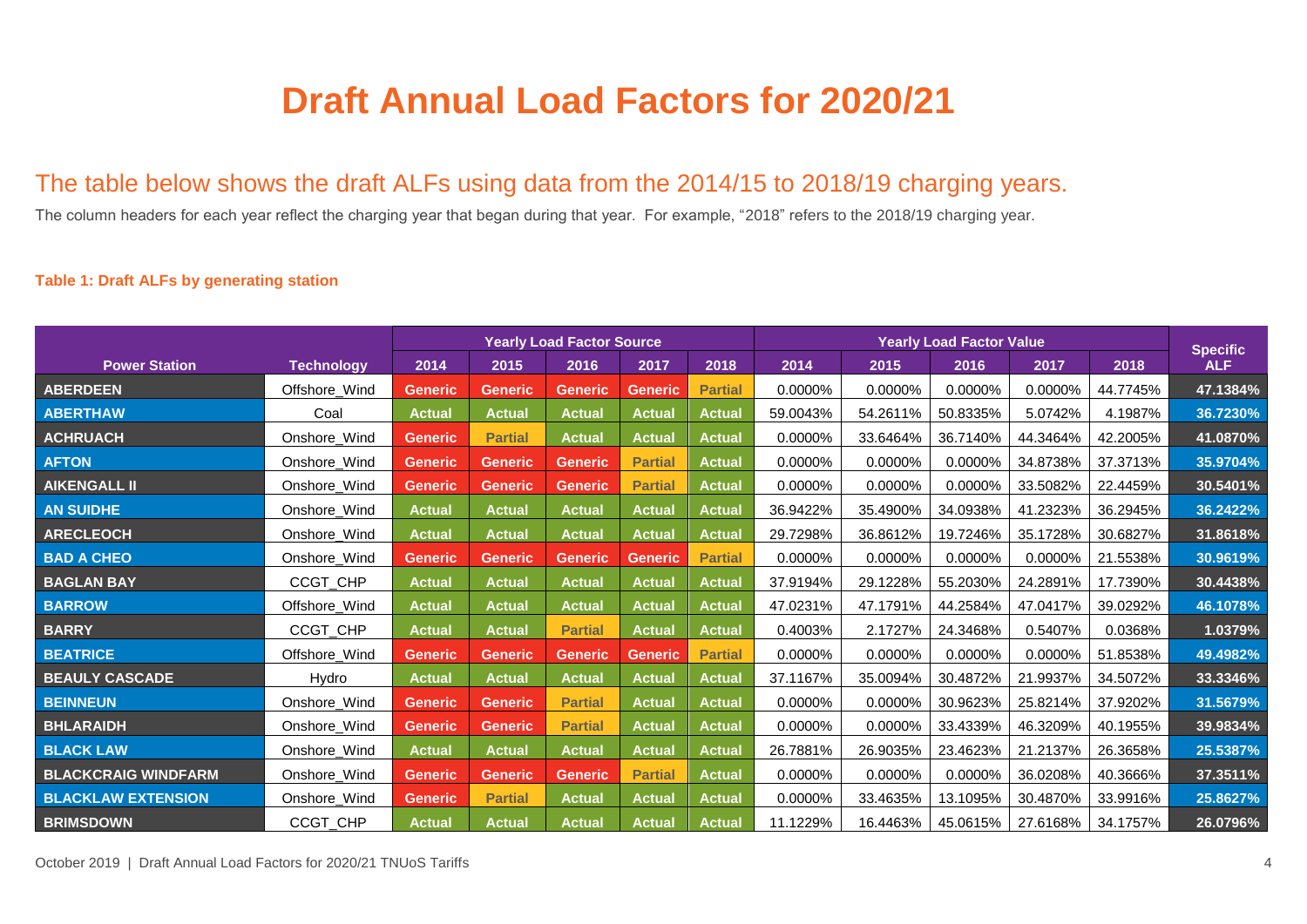|                                            |                   |                |                | <b>Yearly Load Factor Source</b> |                |                |          | <b>Specific</b> |          |          |          |            |
|--------------------------------------------|-------------------|----------------|----------------|----------------------------------|----------------|----------------|----------|-----------------|----------|----------|----------|------------|
| <b>Power Station</b>                       | <b>Technology</b> | 2014           | 2015           | 2016                             | 2017           | 2018           | 2014     | 2015            | 2016     | 2017     | 2018     | <b>ALF</b> |
| <b>BURBO BANK EXT</b>                      | Offshore_Wind     | <b>Generic</b> | <b>Actual</b>  | <b>Actual</b>                    | <b>Actual</b>  | Actual         | 0.0000%  | 16.7781%        | 25.0233% | 49.3850% | 42.5220% | 38.9768%   |
| <b>CARRAIG GHEAL</b>                       | Onshore_Wind      | <b>Actual</b>  | Actual         | <b>Actual</b>                    | <b>Actual</b>  | Actual         | 48.9277% | 45.6254%        | 40.4211% | 45.5371% | 45.7472% | 45.6366%   |
| <b>CARRINGTON</b>                          | CCGT_CHP          | <b>Generic</b> | <b>Partial</b> | <b>Actual</b>                    | <b>Actual</b>  | Actual         | 0.0000%  | 38.7318%        | 58.0115% | 58.8066% | 65.4275% | 60.7485%   |
| <b>CLUNIE</b>                              | Hydro             | Actual         | <b>Actual</b>  | <b>Actual</b>                    | <b>Actual</b>  | <b>Actual</b>  | 43.2488% | 47.9711%        | 32.8297% | 32.1699% | 45.8819% | 40.6535%   |
| <b>CLYDE (NORTH)</b>                       | Onshore_Wind      | Actual         | <b>Actual</b>  | <b>Actual</b>                    | <b>Actual</b>  | Actual         | 36.8882% | 41.4120%        | 26.8858% | 39.2619% | 41.4890% | 39.1873%   |
| <b>CLYDE (SOUTH)</b>                       | Onshore_Wind      | <b>Actual</b>  | <b>Actual</b>  | <b>Actual</b>                    | <b>Actual</b>  | <b>Actual</b>  | 29.4115% | 39.9615%        | 34.8751% | 39.1634% | 38.7296% | 37.5893%   |
| <b>CONNAHS QUAY</b>                        | CCGT_CHP          | Actual         | <b>Actual</b>  | <b>Actual</b>                    | <b>Actual</b>  | <b>Actual</b>  | 18.3739% | 28.2713%        | 37.4588% | 20.0846% | 19.0546% | 22.4702%   |
| <b>CONON CASCADE</b>                       | Hydro             | Actual         | <b>Actual</b>  | <b>Actual</b>                    | <b>Actual</b>  | <b>Actual</b>  | 55.5287% | 58.9860%        | 48.6782% | 50.8547% | 50.7941% | 52.3925%   |
| <b>CORBY</b>                               | CCGT_CHP          | <b>Actual</b>  | <b>Actual</b>  | Generic                          | <b>Partial</b> | Actual         | 9.6755%  | 4.5411%         | 0.0000%  | 44.6503% | 1.8650%  | 5.3605%    |
| <b>CORRIEGARTH</b>                         | Onshore_Wind      | <b>Generic</b> | <b>Generic</b> | <b>Partial</b>                   | <b>Actual</b>  | <b>Actual</b>  | 0.0000%  | 0.0000%         | 22.5645% | 41.2013% | 44.7484% | 36.1714%   |
| <b>CORRIEMOILLIE</b>                       | Onshore_Wind      | <b>Generic</b> | <b>Generic</b> | <b>Partial</b>                   | <b>Actual</b>  | Actual         | 0.0000%  | 0.0000%         | 32.2316% | 30.4210% | 30.7985% | 31.1504%   |
| <b>CORYTON</b>                             | CCGT_CHP          | <b>Actual</b>  | Actual         | <b>Actual</b>                    | <b>Actual</b>  | Actual         | 17.5123% | 26.4000%        | 63.0383% | 16.4022% | 23.4777% | 22.4633%   |
| <b>COTTAM</b>                              | Coal              | <b>Actual</b>  | <b>Actual</b>  | <b>Actual</b>                    | <b>Actual</b>  | Actual         | 51.4426% | 34.4157%        | 14.9387% | 21.6580% | 14.4319% | 23.6708%   |
| <b>COTTAM DEVELOPMENT</b><br><b>CENTRE</b> | CCGT_CHP          | <b>Actual</b>  | <b>Actual</b>  | <b>Actual</b>                    | <b>Actual</b>  | <b>Actual</b>  | 31.3132% | 28.2382%        | 67.2482% | 56.3007% | 77.5270% | 51.6207%   |
| <b>COUR</b>                                | Onshore_Wind      | <b>Generic</b> | <b>Generic</b> | <b>Partial</b>                   | <b>Actual</b>  | <b>Actual</b>  | 0.0000%  | 0.0000%         | 38.3247% | 55.4273% | 55.6107% | 49.7875%   |
| <b>COWES</b>                               | Gas_Oil           | <b>Actual</b>  | <b>Actual</b>  | <b>Actual</b>                    | <b>Actual</b>  | <b>Actual</b>  | 0.3135%  | 0.4912%         | 0.5319%  | 0.6942%  | 0.0395%  | 0.4456%    |
| <b>CRUACHAN</b>                            | Pumped_Storage    | <b>Actual</b>  | <b>Actual</b>  | <b>Actual</b>                    | <b>Actual</b>  | <b>Actual</b>  | 9.0516%  | 8.8673%         | 7.1914%  | 9.6225%  | 6.5778%  | 8.3701%    |
| <b>CRYSTAL RIG II</b>                      | Onshore_Wind      | <b>Actual</b>  | <b>Actual</b>  | <b>Actual</b>                    | <b>Actual</b>  | <b>Actual</b>  | 47.5958% | 48.3836%        | 40.2679% | 52.5802% | 48.7267% | 48.2354%   |
| <b>CRYSTAL RIG III</b>                     | Onshore_Wind      | <b>Generic</b> | <b>Generic</b> | <b>Partial</b>                   | <b>Actual</b>  | <b>Actual</b>  | 0.0000%  | 0.0000%         | 39.9503% | 51.9020% | 49.5314% | 47.1279%   |
| <b>DAMHEAD CREEK</b>                       | CCGT_CHP          | <b>Actual</b>  | <b>Actual</b>  | <b>Actual</b>                    | <b>Actual</b>  | <b>Actual</b>  | 67.4641% | 64.8983%        | 68.1119% | 63.5108% | 45.2453% | 65.2910%   |
| <b>DEANIE</b>                              | Hydro             | <b>Generic</b> | <b>Generic</b> | <b>Generic</b>                   | <b>Generic</b> | <b>Actual</b>  | 0.0000%  | 0.0000%         | 0.0000%  | 0.0000%  | 0.0000%  | 27.7889%   |
| <b>DEESIDE</b>                             | CCGT_CHP          | <b>Actual</b>  | <b>Actual</b>  | <b>Actual</b>                    | <b>Actual</b>  | <b>Actual</b>  | 13.9018% | 17.4579%        | 27.1090% | 20.8164% | 0.0000%  | 17.3921%   |
| <b>DERSALLOCH</b>                          | Onshore_Wind      | <b>Generic</b> | <b>Generic</b> | <b>Partial</b>                   | <b>Actual</b>  | <b>Actual</b>  | 0.0000%  | 0.0000%         | 33.7728% | 39.8576% | 35.2052% | 36.2785%   |
| <b>DIDCOT B</b>                            | CCGT_CHP          | <b>Actual</b>  | <b>Actual</b>  | <b>Actual</b>                    | <b>Actual</b>  | Actual         | 25.5345% | 41.1389%        | 50.1358% | 44.1234% | 50.9938% | 45.1327%   |
| <b>DIDCOT GTS</b>                          | Gas_Oil           | <b>Actual</b>  | <b>Actual</b>  | <b>Actual</b>                    | <b>Actual</b>  | <b>Actual</b>  | 0.2843%  | 0.4861%         | 0.0452%  | 0.6337%  | 0.7115%  | 0.4680%    |
| <b>DINORWIG</b>                            | Pumped_Storage    | <b>Actual</b>  | <b>Actual</b>  | <b>Actual</b>                    | <b>Actual</b>  | <b>Actual</b>  | 15.0650% | 14.6353%        | 15.9596% | 14.9467% | 12.5027% | 14.8823%   |
| <b>DORENELL</b>                            | Onshore_Wind      | <b>Generic</b> | <b>Generic</b> | <b>Generic</b>                   | <b>Generic</b> | <b>Partial</b> | 0.0000%  | 0.0000%         | 0.0000%  | 0.0000%  | 39.7116% | 37.0145%   |
| <b>DRAX</b>                                | Coal              | <b>Actual</b>  | <b>Actual</b>  | <b>Actual</b>                    | <b>Actual</b>  | <b>Actual</b>  | 82.2149% | 76.2030%        | 62.2705% | 55.8896% | 50.9593% | 64.7877%   |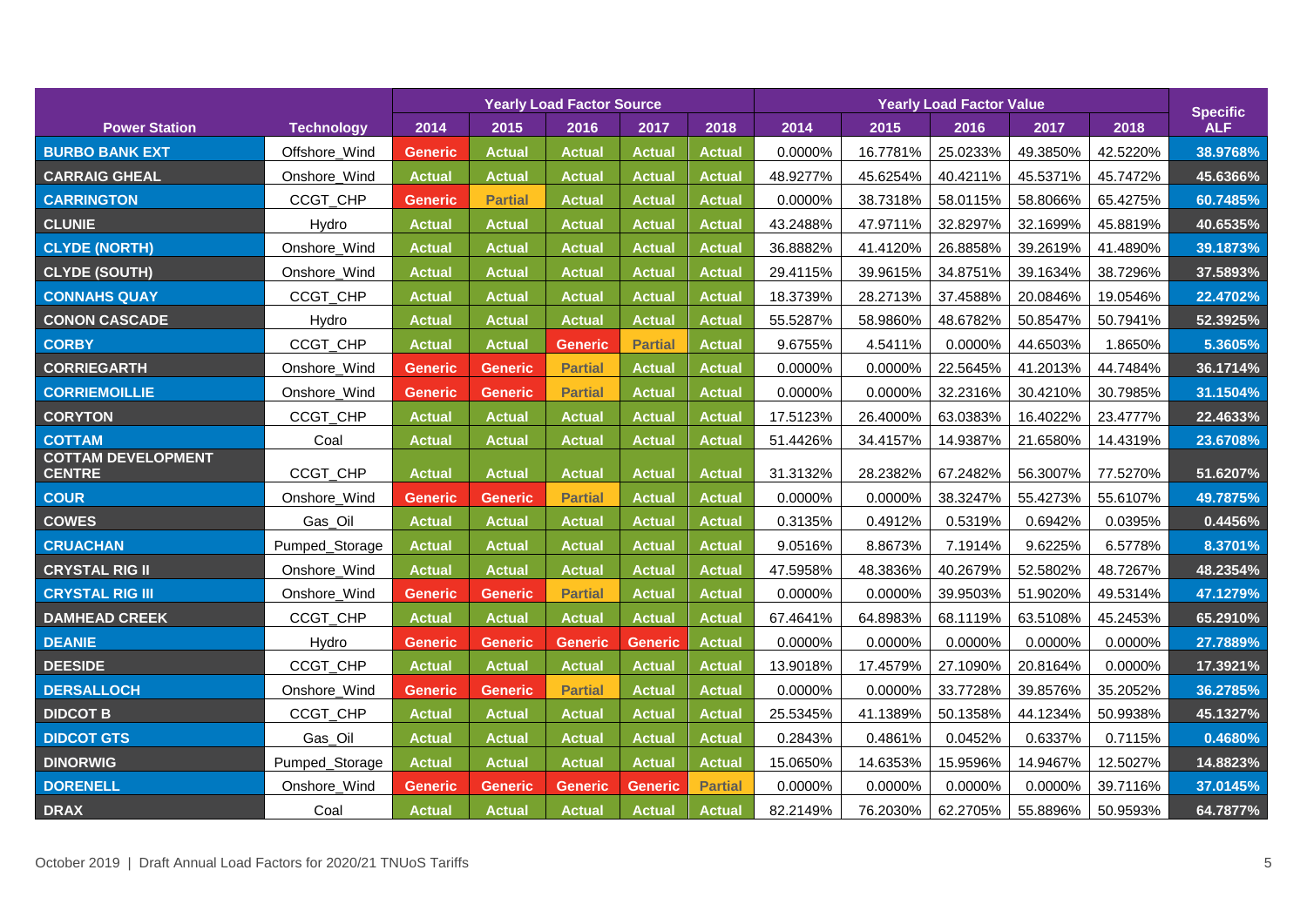|                              |                   |                |                | <b>Yearly Load Factor Source</b> |                |               |          | <b>Specific</b> |          |          |          |            |
|------------------------------|-------------------|----------------|----------------|----------------------------------|----------------|---------------|----------|-----------------|----------|----------|----------|------------|
| <b>Power Station</b>         | <b>Technology</b> | 2014           | 2015           | 2016                             | 2017           | 2018          | 2014     | 2015            | 2016     | 2017     | 2018     | <b>ALF</b> |
| <b>DUDGEON</b>               | Offshore_Wind     | <b>Generic</b> | <b>Generic</b> | <b>Partial</b>                   | <b>Actual</b>  | <b>Actual</b> | 0.0000%  | 0.0000%         | 42.4791% | 46.9782% | 47.2525% | 45.5699%   |
| <b>DUNGENESS B</b>           | Nuclear           | <b>Actual</b>  | Actual         | <b>Actual</b>                    | <b>Actual</b>  | <b>Actual</b> | 54.6917% | 70.7617%        | 79.3403% | 68.2086% | 39.8945% | 64.5540%   |
| <b>DUNLAW EXTENSION</b>      | Onshore_Wind      | <b>Actual</b>  | <b>Actual</b>  | <b>Actual</b>                    | <b>Actual</b>  | <b>Actual</b> | 30.0797% | 29.1203%        | 26.5549% | 31.0840% | 28.4604% | 29.2201%   |
| <b>DUNMAGLASS</b>            | Onshore_Wind      | <b>Generic</b> | <b>Generic</b> | <b>Partial</b>                   | <b>Actual</b>  | <b>Actual</b> | 0.0000%  | 0.0000%         | 38.9713% | 75.6936% | 51.5228% | 55.3959%   |
| <b>EDINBANE WIND</b>         | Onshore_Wind      | <b>Actual</b>  | Actual         | <b>Actual</b>                    | <b>Actual</b>  | <b>Actual</b> | 31.2458% | 35.5937%        | 32.5009% | 34.5929% | 34.9938% | 34.0292%   |
| <b>EGGBOROUGH</b>            | Coal              | <b>Actual</b>  | <b>Actual</b>  | <b>Partial</b>                   | <b>Actual</b>  | <b>Actual</b> | 45.7421% | 27.0157%        | 40.0283% | 7.1715%  | 0.0175%  | 26.6431%   |
| <b>ERROCHTY</b>              | Hydro             | <b>Actual</b>  | <b>Actual</b>  | <b>Actual</b>                    | <b>Actual</b>  | <b>Actual</b> | 25.3585% | 28.1507%        | 16.1775% | 13.6081% | 17.9492% | 19.8284%   |
| <b>EWE HILL</b>              | Onshore_Wind      | <b>Generic</b> | <b>Generic</b> | <b>Partial</b>                   | <b>Actual</b>  | Actual        | 0.0000%  | 0.0000%         | 33.3314% | 33.1849% | 32.9121% | 33.1428%   |
| <b>FALLAGO</b>               | Onshore_Wind      | <b>Actual</b>  | Actual         | <b>Actual</b>                    | <b>Actual</b>  | <b>Actual</b> | 44.7267% | 55.7992%        | 43.2176% | 49.4158% | 47.9232% | 47.3552%   |
| <b>FARR WINDFARM</b>         | Onshore_Wind      | <b>Actual</b>  | Actual         | <b>Actual</b>                    | <b>Actual</b>  | Actual        | 38.5712% | 40.9963%        | 34.1766% | 38.3046% | 39.5693% | 38.8150%   |
| <b>FASNAKYLE G1 &amp; G3</b> | Hydro             | <b>Actual</b>  | Actual         | <b>Actual</b>                    | <b>Actual</b>  | <b>Actual</b> | 57.4834% | 53.1573%        | 30.9768% | 38.1673% | 43.6554% | 44.9933%   |
| <b>FAWLEY CHP</b>            | CCGT_CHP          | <b>Actual</b>  | <b>Actual</b>  | <b>Actual</b>                    | <b>Actual</b>  | <b>Actual</b> | 72.8484% | 57.6978%        | 63.2006% | 76.0793% | 68.2899% | 68.1130%   |
| <b>FFESTINIOG</b>            | Pumped_Storage    | <b>Actual</b>  | <b>Actual</b>  | <b>Actual</b>                    | <b>Actual</b>  | <b>Actual</b> | 4.3251%  | 3.4113%         | 5.6749%  | 4.2118%  | 2.9504%  | 3.9827%    |
| <b>FIDDLERS FERRY</b>        | Coal              | <b>Actual</b>  | Actual         | <b>Actual</b>                    | <b>Actual</b>  | <b>Actual</b> | 45.2435% | 27.4591%        | 8.2478%  | 13.9908% | 5.7753%  | 16.5659%   |
| <b>FINLARIG</b>              | Hydro             | <b>Actual</b>  | Actual         | <b>Actual</b>                    | <b>Actual</b>  | Actual        | 59.4092% | 65.1349%        | 49.6402% | 52.6415% | 64.1387% | 58.7298%   |
| <b>FOYERS</b>                | Pumped_Storage    | <b>Actual</b>  | <b>Actual</b>  | <b>Actual</b>                    | <b>Actual</b>  | <b>Actual</b> | 12.3048% | 15.4323%        | 11.3046% | 14.5333% | 14.9278% | 13.9220%   |
| <b>FREASDAIL</b>             | Onshore_Wind      | <b>Generic</b> | <b>Generic</b> | <b>Partial</b>                   | <b>Actual</b>  | <b>Actual</b> | 0.0000%  | 0.0000%         | 32.5600% | 38.9709% | 40.4607% | 37.3305%   |
| <b>GALAWHISTLE</b>           | Onshore_Wind      | <b>Generic</b> | Generic        | <b>Partial</b>                   | <b>Actual</b>  | <b>Actual</b> | 0.0000%  | 0.0000%         | 34.9765% | 42.4455% | 47.4443% | 41.6221%   |
| <b>GALLOPER</b>              | Offshore_Wind     | <b>Generic</b> | <b>Generic</b> | <b>Generic</b>                   | <b>Partial</b> | <b>Actual</b> | 0.0000%  | 0.0000%         | 0.0000%  | 54.7593% | 53.8046% | 52.2948%   |
| <b>GARRY CASCADE</b>         | Hydro             | <b>Actual</b>  | Actual         | <b>Actual</b>                    | <b>Actual</b>  | <b>Actual</b> | 64.3828% | 60.2772%        | 61.0498% | 60.0010% | 54.2012% | 60.4426%   |
| <b>GLANDFORD BRIGG</b>       | CCGT_CHP          | <b>Actual</b>  | Actual         | <b>Actual</b>                    | <b>Actual</b>  | <b>Actual</b> | 0.5401%  | 1.8191%         | 2.7682%  | 1.8418%  | 1.0295%  | 1.5635%    |
| <b>GLEN APP</b>              | Onshore_Wind      | <b>Generic</b> | <b>Generic</b> | <b>Partial</b>                   | <b>Actual</b>  | Actual        | 0.0000%  | 0.0000%         | 25.1373% | 24.8393% | 22.0870% | 24.0212%   |
| <b>GLENDOE</b>               | Hydro             | <b>Actual</b>  | <b>Actual</b>  | <b>Actual</b>                    | <b>Actual</b>  | Actual        | 32.3494% | 34.8532%        | 23.8605% | 24.0105% | 31.6076% | 29.3225%   |
| <b>GLENMORISTON</b>          | Hydro             | <b>Actual</b>  | <b>Actual</b>  | <b>Actual</b>                    | <b>Actual</b>  | <b>Actual</b> | 48.7487% | 50.6921%        | 34.6709% | 44.3960% | 0.0764%  | 42.6052%   |
| <b>GORDONBUSH</b>            | Onshore_Wind      | <b>Actual</b>  | Actual         | <b>Actual</b>                    | <b>Actual</b>  | <b>Actual</b> | 47.7981% | 47.7161%        | 50.4126% | 34.1762% | 38.6227% | 44.7123%   |
| <b>GRAIN</b>                 | CCGT_CHP          | <b>Actual</b>  | <b>Actual</b>  | <b>Actual</b>                    | <b>Actual</b>  | <b>Actual</b> | 44.0031% | 39.7895%        | 53.8227% | 39.7755% | 50.2928% | 44.6951%   |
| <b>GRANGEMOUTH</b>           | CCGT_CHP          | <b>Actual</b>  | <b>Actual</b>  | <b>Actual</b>                    | <b>Actual</b>  | <b>Actual</b> | 62.6168% | 59.8274%        | 51.4558% | 58.9786% | 63.5659% | 60.4743%   |
| <b>GREAT YARMOUTH</b>        | CCGT_CHP          | <b>Actual</b>  | Actual         | <b>Actual</b>                    | <b>Actual</b>  | <b>Actual</b> | 18.6633% | 59.8957%        | 63.5120% | 50.1521% | 36.5911% | 48.8796%   |
| <b>GREATER GABBARD</b>       | Offshore_Wind     | <b>Actual</b>  | <b>Actual</b>  | <b>Actual</b>                    | <b>Actual</b>  | <b>Actual</b> | 42.1327% | 50.2468%        | 43.1132% | 46.4939% | 39.9735% | 43.9132%   |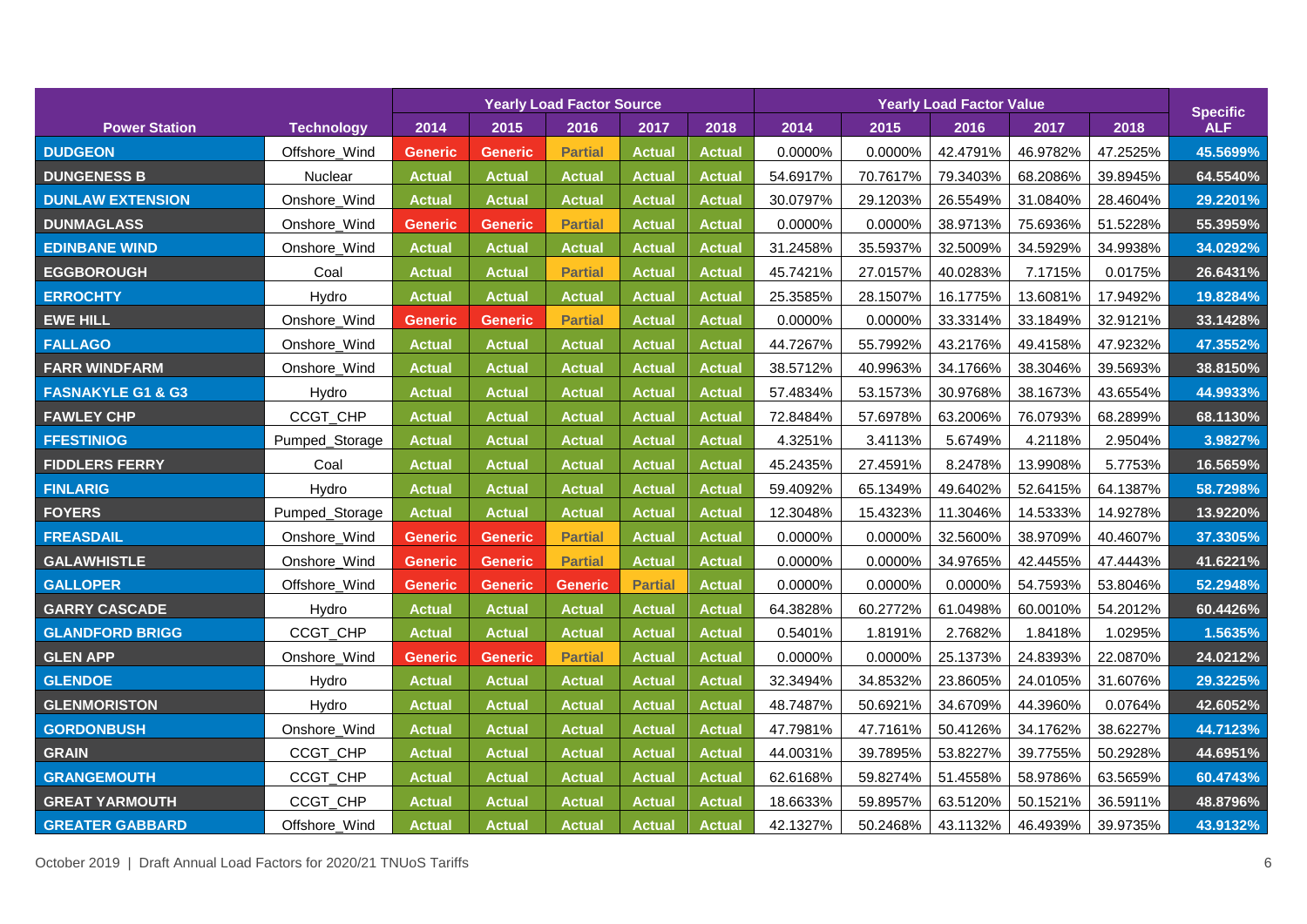|                                |                   | <b>Yearly Load Factor Source</b> |                |                |                |                |          | <b>Specific</b> |          |          |          |            |
|--------------------------------|-------------------|----------------------------------|----------------|----------------|----------------|----------------|----------|-----------------|----------|----------|----------|------------|
| <b>Power Station</b>           | <b>Technology</b> | 2014                             | 2015           | 2016           | 2017           | 2018           | 2014     | 2015            | 2016     | 2017     | 2018     | <b>ALF</b> |
| <b>GRIFFIN WIND</b>            | Onshore_Wind      | <b>Actual</b>                    | <b>Actual</b>  | <b>Actual</b>  | <b>Actual</b>  | <b>Actual</b>  | 31.3152% | 31.0284%        | 25.8228% | 28.8970% | 27.3684% | 29.0979%   |
| <b>GUNFLEET SANDS I</b>        | Offshore_Wind     | <b>Actual</b>                    | <b>Actual</b>  | <b>Actual</b>  | <b>Actual</b>  | <b>Actual</b>  | 47.0132% | 50.4650%        | 45.7940% | 47.3019% | 39.8080% | 46.7030%   |
| <b>GUNFLEET SANDS II</b>       | Offshore_Wind     | <b>Actual</b>                    | Actual         | <b>Actual</b>  | <b>Actual</b>  | <b>Actual</b>  | 44.7211% | 49.0521%        | 43.9893% | 46.9928% | 39.6453% | 45.2344%   |
| <b>GWYNT Y MOR</b>             | Offshore_Wind     | <b>Actual</b>                    | <b>Actual</b>  | <b>Actual</b>  | <b>Actual</b>  | <b>Actual</b>  | 61.6185% | 63.1276%        | 44.8323% | 50.4031% | 42.8331% | 52.2846%   |
| <b>HADYARD HILL</b>            | Onshore_Wind      | <b>Actual</b>                    | <b>Actual</b>  | <b>Actual</b>  | <b>Actual</b>  | <b>Actual</b>  | 27.7635% | 36.6527%        | 31.4364% | 34.0375% | 31.2735% | 32.2491%   |
| <b>HARESTANES</b>              | Onshore_Wind      | <b>Actual</b>                    | <b>Actual</b>  | <b>Actual</b>  | <b>Actual</b>  | <b>Actual</b>  | 28.6355% | 27.8093%        | 22.5464% | 29.0125% | 23.8473% | 26.7640%   |
| <b>HARTLEPOOL</b>              | Nuclear           | <b>Actual</b>                    | <b>Actual</b>  | <b>Actual</b>  | <b>Actual</b>  | <b>Actual</b>  | 56.2803% | 53.8666%        | 78.0390% | 80.6218% | 85.4489% | 71.6471%   |
| <b>HEYSHAM</b>                 | Nuclear           | <b>Actual</b>                    | <b>Actual</b>  | <b>Actual</b>  | <b>Actual</b>  | <b>Actual</b>  | 68.8252% | 72.7344%        | 79.6169% | 85.1617% | 77.3512% | 76.5675%   |
| <b>HINKLEY POINT B</b>         | <b>Nuclear</b>    | <b>Actual</b>                    | <b>Actual</b>  | <b>Actual</b>  | <b>Actual</b>  | <b>Actual</b>  | 70.1411% | 67.6412%        | 71.2265% | 83.4643% | 79.8462% | 73.7379%   |
| <b>HORNSEA 1B</b>              | Offshore_Wind     | <b>Generic</b>                   | <b>Generic</b> | <b>Generic</b> | <b>Generic</b> | <b>Partial</b> | 0.0000%  | 0.0000%         | 0.0000%  | 0.0000%  | 39.4929% | 45.3779%   |
| <b>HUMBER GATEWAY</b>          | Offshore_Wind     | <b>Partial</b>                   | <b>Actual</b>  | <b>Actual</b>  | <b>Actual</b>  | <b>Actual</b>  | 43.9343% | 62.9631%        | 59.7195% | 54.9913% | 46.8351% | 59.2246%   |
| <b>HUNTERSTON</b>              | Nuclear           | <b>Actual</b>                    | <b>Actual</b>  | <b>Actual</b>  | <b>Actual</b>  | <b>Actual</b>  | 79.1368% | 82.1786%        | 83.2939% | 79.8644% | 24.0813% | 80.3933%   |
| <b>IMMINGHAM</b>               | CCGT_CHP          | <b>Actual</b>                    | <b>Actual</b>  | <b>Actual</b>  | <b>Actual</b>  | <b>Actual</b>  | 56.8316% | 69.4686%        | 71.9550% | 64.3175% | 72.9980% | 68.5804%   |
| <b>INDIAN QUEENS</b>           | Gas_Oil           | <b>Actual</b>                    | <b>Actual</b>  | <b>Actual</b>  | <b>Actual</b>  | <b>Actual</b>  | 0.0876%  | 0.0723%         | 0.0847%  | 0.0740%  | 0.0288%  | 0.0770%    |
| <b>INVERGARRY</b>              | Hydro             | <b>Generic</b>                   | <b>Generic</b> | <b>Generic</b> | <b>Generic</b> | <b>Actual</b>  | 0.0000%  | 0.0000%         | 0.0000%  | 0.0000%  | 0.0000%  | 27.7889%   |
| <b>J G PEARS</b>               | <b>Biomass</b>    | <b>Generic</b>                   | <b>Generic</b> | <b>Generic</b> | <b>Generic</b> | <b>Actual</b>  | 0.0000%  | 0.0000%         | 0.0000%  | 0.0000%  | 36.3135% | 38.6636%   |
| <b>KEADBY</b>                  | CCGT_CHP          | <b>Generic</b>                   | <b>Partial</b> | <b>Actual</b>  | <b>Actual</b>  | <b>Actual</b>  | 0.0000%  | 35.1858%        | 28.6076% | 38.6957% | 40.3687% | 35.8907%   |
| <b>KEITH HILL</b>              | Onshore_Wind      | <b>Generic</b>                   | <b>Generic</b> | <b>Generic</b> | <b>Partial</b> | <b>Actual</b>  | 0.0000%  | 0.0000%         | 0.0000%  | 36.9858% | 23.8493% | 32.1670%   |
| <b>KILBRAUR</b>                | Onshore_Wind      | <b>Actual</b>                    | <b>Actual</b>  | <b>Actual</b>  | <b>Actual</b>  | <b>Actual</b>  | 54.3550% | 50.3807%        | 46.5342% | 56.7501% | 49.7699% | 51.5019%   |
| <b>KILGALLIOCH</b>             | Onshore_Wind      | <b>Generic</b>                   | <b>Generic</b> | <b>Partial</b> | <b>Actual</b>  | <b>Actual</b>  | 0.0000%  | 0.0000%         | 25.2739% | 25.3254% | 43.3442% | 31.3145%   |
| <b>KILLIN CASCADE</b>          | Hydro             | <b>Actual</b>                    | <b>Actual</b>  | <b>Actual</b>  | <b>Actual</b>  | <b>Actual</b>  | 44.8205% | 53.2348%        | 27.4962% | 34.9231% | 40.4764% | 40.0734%   |
| <b>KILLINGHOLME (POWERGEN)</b> | Gas_Oil           | <b>Generic</b>                   | <b>Generic</b> | <b>Generic</b> | <b>Partial</b> | <b>Actual</b>  | 0.0000%  | 0.0000%         | 0.0000%  | 0.5489%  | 0.6139%  | 0.5188%    |
| <b>KINGS LYNN A</b>            | CCGT_CHP          | <b>Actual</b>                    | <b>Generic</b> | <b>Generic</b> | <b>Generic</b> | <b>Actual</b>  | 0.0000%  | 0.0000%         | 0.0000%  | 0.0000%  | 0.4254%  | 17.1241%   |
| <b>KYPE MUIR</b>               | Onshore_Wind      | <b>Generic</b>                   | <b>Generic</b> | <b>Generic</b> | <b>Generic</b> | <b>Partial</b> | 0.0000%  | 0.0000%         | 0.0000%  | 0.0000%  | 27.7774% | 33.0365%   |
| <b>LANGAGE</b>                 | CCGT_CHP          | <b>Actual</b>                    | <b>Actual</b>  | <b>Actual</b>  | <b>Actual</b>  | <b>Actual</b>  | 34.8629% | 16.5310%        | 44.5413% | 42.3368% | 24.5591% | 33.9196%   |
| <b>LINCS WIND FARM</b>         | Offshore_Wind     | <b>Actual</b>                    | <b>Actual</b>  | <b>Actual</b>  | <b>Actual</b>  | <b>Actual</b>  | 43.8178% | 49.1306%        | 44.5192% | 51.0911% | 46.7412% | 46.7970%   |
| <b>LITTLE BARFORD</b>          | CCGT_CHP          | <b>Actual</b>                    | <b>Actual</b>  | <b>Actual</b>  | <b>Actual</b>  | <b>Actual</b>  | 49.6644% | 39.9829%        | 64.8597% | 66.3067% | 63.2342% | 59.2528%   |
| <b>LOCHLUICHART</b>            | Onshore_Wind      | <b>Actual</b>                    | <b>Actual</b>  | <b>Actual</b>  | <b>Actual</b>  | <b>Actual</b>  | 20.2103% | 29.2663%        | 31.6897% | 34.3322% | 32.8475% | 31.2678%   |
| <b>LONDON ARRAY</b>            | Offshore_Wind     | <b>Actual</b>                    | <b>Actual</b>  | <b>Actual</b>  | <b>Actual</b>  | <b>Actual</b>  | 64.0880% | 66.8682%        | 53.6245% | 50.5515% | 36.8539% | 56.0880%   |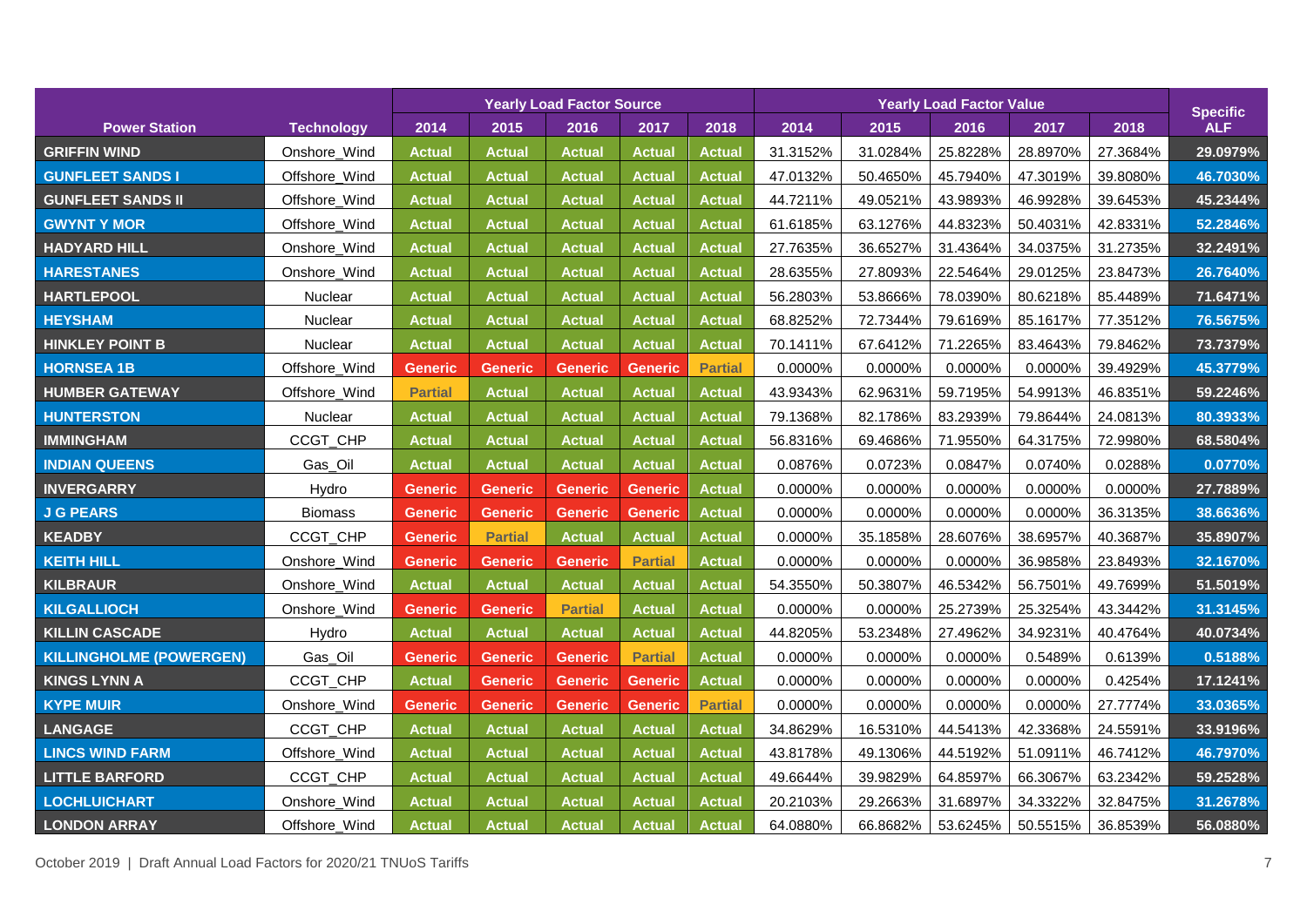|                          |                   |                |                | <b>Yearly Load Factor Source</b> |                |                |          | <b>Specific</b> |          |          |          |            |
|--------------------------|-------------------|----------------|----------------|----------------------------------|----------------|----------------|----------|-----------------|----------|----------|----------|------------|
| <b>Power Station</b>     | <b>Technology</b> | 2014           | 2015           | 2016                             | 2017           | 2018           | 2014     | 2015            | 2016     | 2017     | 2018     | <b>ALF</b> |
| <b>LUICHART</b>          | Hydro             | <b>Generic</b> | <b>Generic</b> | <b>Generic</b>                   | <b>Generic</b> | <b>Actual</b>  | 0.0000%  | 0.0000%         | 0.0000%  | 0.0000%  | 0.0000%  | 27.7889%   |
| <b>LYNEMOUTH</b>         | <b>Biomass</b>    | <b>Generic</b> | Generic        | <b>Generic</b>                   | <b>Actual</b>  | <b>Actual</b>  | 0.0000%  | 0.0000%         | 0.0000%  | 1.0783%  | 85.6495% | 42.1888%   |
| <b>MARCHWOOD</b>         | CCGT_CHP          | <b>Actual</b>  | Actual         | <b>Actual</b>                    | <b>Actual</b>  | <b>Actual</b>  | 66.4021% | 55.0879%        | 75.4248% | 67.3692% | 72.2737% | 68.6817%   |
| <b>MARK HILL</b>         | Onshore_Wind      | <b>Actual</b>  | <b>Actual</b>  | <b>Actual</b>                    | <b>Actual</b>  | <b>Actual</b>  | 26.7942% | 34.0227%        | 21.9653% | 31.0915% | 28.6666% | 28.8508%   |
| <b>MEDWAY</b>            | CCGT_CHP          | <b>Actual</b>  | <b>Actual</b>  | <b>Actual</b>                    | <b>Actual</b>  | <b>Actual</b>  | 28.0962% | 34.1799%        | 35.1505% | 36.7261% | 27.4290% | 32.4756%   |
| <b>MIDDLE MUIR</b>       | Onshore_Wind      | <b>Generic</b> | <b>Generic</b> | <b>Generic</b>                   | <b>Generic</b> | <b>Partial</b> | 0.0000%  | 0.0000%         | 0.0000%  | 0.0000%  | 29.3669% | 33.5663%   |
| <b>MILLENNIUM</b>        | Onshore_Wind      | <b>Actual</b>  | <b>Actual</b>  | <b>Actual</b>                    | <b>Actual</b>  | <b>Actual</b>  | 53.2636% | 48.4038%        | 44.9764% | 53.6488% | 54.1216% | 51.7721%   |
| <b>MINNYGAP</b>          | Onshore_Wind      | <b>Generic</b> | Generic        | Generic                          | <b>Actual</b>  | <b>Actual</b>  | 0.0000%  | 0.0000%         | 0.0000%  | 30.9962% | 32.4279% | 33.0300%   |
| <b>NANT</b>              | Hydro             | <b>Actual</b>  | <b>Actual</b>  | <b>Actual</b>                    | <b>Actual</b>  | <b>Actual</b>  | 36.4040% | 37.3788%        | 30.6350% | 34.9026% | 34.0281% | 35.1116%   |
| <b>ORMONDE</b>           | Offshore_Wind     | <b>Actual</b>  | Actual         | <b>Actual</b>                    | <b>Actual</b>  | <b>Actual</b>  | 42.8711% | 47.1986%        | 41.2188% | 37.7162% | 40.8646% | 41.6515%   |
| <b>PEMBROKE</b>          | CCGT_CHP          | <b>Actual</b>  | <b>Actual</b>  | <b>Actual</b>                    | <b>Actual</b>  | <b>Actual</b>  | 67.5346% | 64.5596%        | 77.6478% | 70.2866% | 70.5263% | 69.4492%   |
| <b>PEN Y CYMOEDD</b>     | Onshore_Wind      | <b>Generic</b> | <b>Generic</b> | <b>Partial</b>                   | <b>Actual</b>  | <b>Actual</b>  | 0.0000%  | 0.0000%         | 26.9446% | 36.0948% | 33.2009% | 32.0801%   |
| <b>PETERBOROUGH</b>      | CCGT_CHP          | <b>Actual</b>  | <b>Partial</b> | <b>Actual</b>                    | <b>Actual</b>  | <b>Actual</b>  | 1.0929%  | 4.1032%         | 1.7914%  | 0.4349%  | 0.4136%  | 1.1064%    |
| <b>PETERHEAD</b>         | CCGT_CHP          | <b>Actual</b>  | <b>Actual</b>  | <b>Actual</b>                    | <b>Actual</b>  | <b>Actual</b>  | 0.4858%  | 23.3813%        | 42.2292% | 65.7808% | 61.5747% | 42.3950%   |
| <b>POGBIE</b>            | Onshore_Wind      | <b>Generic</b> | <b>Generic</b> | <b>Generic</b>                   | <b>Generic</b> | <b>Partial</b> | 0.0000%  | 0.0000%         | 0.0000%  | 0.0000%  | 29.0769% | 33.4696%   |
| <b>RACE BANK</b>         | Offshore_Wind     | <b>Generic</b> | <b>Generic</b> | <b>Partial</b>                   | <b>Actual</b>  | <b>Actual</b>  | 0.0000%  | 0.0000%         | 45.3062% | 38.1978% | 47.1320% | 43.5453%   |
| <b>RAMPION</b>           | Offshore_Wind     | <b>Generic</b> | <b>Generic</b> | Generic                          | <b>Partial</b> | <b>Actual</b>  | 0.0000%  | 0.0000%         | 0.0000%  | 40.9885% | 35.4891% | 41.5993%   |
| <b>RATCLIFFE-ON-SOAR</b> | Coal              | <b>Actual</b>  | <b>Actual</b>  | <b>Actual</b>                    | <b>Actual</b>  | <b>Actual</b>  | 56.1767% | 19.6814%        | 15.4657% | 19.3780% | 16.8536% | 18.6376%   |
| <b>ROBIN RIGG EAST</b>   | Offshore_Wind     | Actual         | Actual         | <b>Actual</b>                    | <b>Actual</b>  | <b>Actual</b>  | 55.3209% | 51.9700%        | 50.5096% | 42.5599% | 34.4229% | 48.3465%   |
| <b>ROBIN RIGG WEST</b>   | Offshore_Wind     | <b>Actual</b>  | <b>Actual</b>  | <b>Actual</b>                    | <b>Actual</b>  | <b>Actual</b>  | 53.4150% | 56.0881%        | 51.5383% | 47.3991% | 40.9494% | 50.7841%   |
| <b>ROCKSAVAGE</b>        | CCGT_CHP          | <b>Actual</b>  | <b>Actual</b>  | <b>Actual</b>                    | <b>Actual</b>  | <b>Actual</b>  | 4.4252%  | 19.8061%        | 58.6806% | 29.8122% | 35.6214% | 28.4132%   |
| <b>RYE HOUSE</b>         | CCGT_CHP          | <b>Actual</b>  | <b>Actual</b>  | <b>Actual</b>                    | <b>Actual</b>  | <b>Actual</b>  | 5.3701%  | 7.7906%         | 15.6538% | 13.4736% | 8.6393%  | 9.9678%    |
| <b>SALTEND</b>           | CCGT_CHP          | <b>Actual</b>  | <b>Actual</b>  | <b>Actual</b>                    | <b>Actual</b>  | <b>Actual</b>  | 67.9518% | 55.6228%        | 77.4019% | 70.1596% | 71.3266% | 69.8126%   |
| <b>SANQUHAR</b>          | Onshore_Wind      | <b>Generic</b> | Generic        | <b>Generic</b>                   | <b>Partial</b> | <b>Actual</b>  | 0.0000%  | 0.0000%         | 0.0000%  | 35.2098% | 50.9844% | 40.6201%   |
| <b>SEABANK</b>           | CCGT_CHP          | <b>Actual</b>  | <b>Actual</b>  | <b>Actual</b>                    | <b>Actual</b>  | <b>Actual</b>  | 25.6956% | 27.2136%        | 41.6815% | 55.4606% | 32.6753% | 33.8568%   |
| <b>SELLAFIELD</b>        | CCGT_CHP          | <b>Actual</b>  | <b>Actual</b>  | <b>Actual</b>                    | <b>Actual</b>  | <b>Actual</b>  | 18.9719% | 28.6790%        | 19.8588% | 13.6007% | 8.8320%  | 17.4771%   |
| <b>SEVERN POWER</b>      | CCGT_CHP          | <b>Actual</b>  | <b>Actual</b>  | <b>Actual</b>                    | <b>Actual</b>  | <b>Actual</b>  | 24.6354% | 18.3226%        | 64.4246% | 55.6920% | 39.5616% | 39.9630%   |
| <b>SHERINGHAM SHOAL</b>  | Offshore_Wind     | <b>Actual</b>  | <b>Actual</b>  | <b>Actual</b>                    | <b>Actual</b>  | <b>Actual</b>  | 46.2286% | 53.6184%        | 46.9715% | 54.3071% | 50.7594% | 50.4498%   |
| <b>SHOREHAM</b>          | CCGT_CHP          | <b>Actual</b>  | <b>Actual</b>  | <b>Actual</b>                    | <b>Actual</b>  | <b>Actual</b>  | 10.2239% | 48.9514%        | 68.9863% | 64.2994% | 12.0983% | 41.7830%   |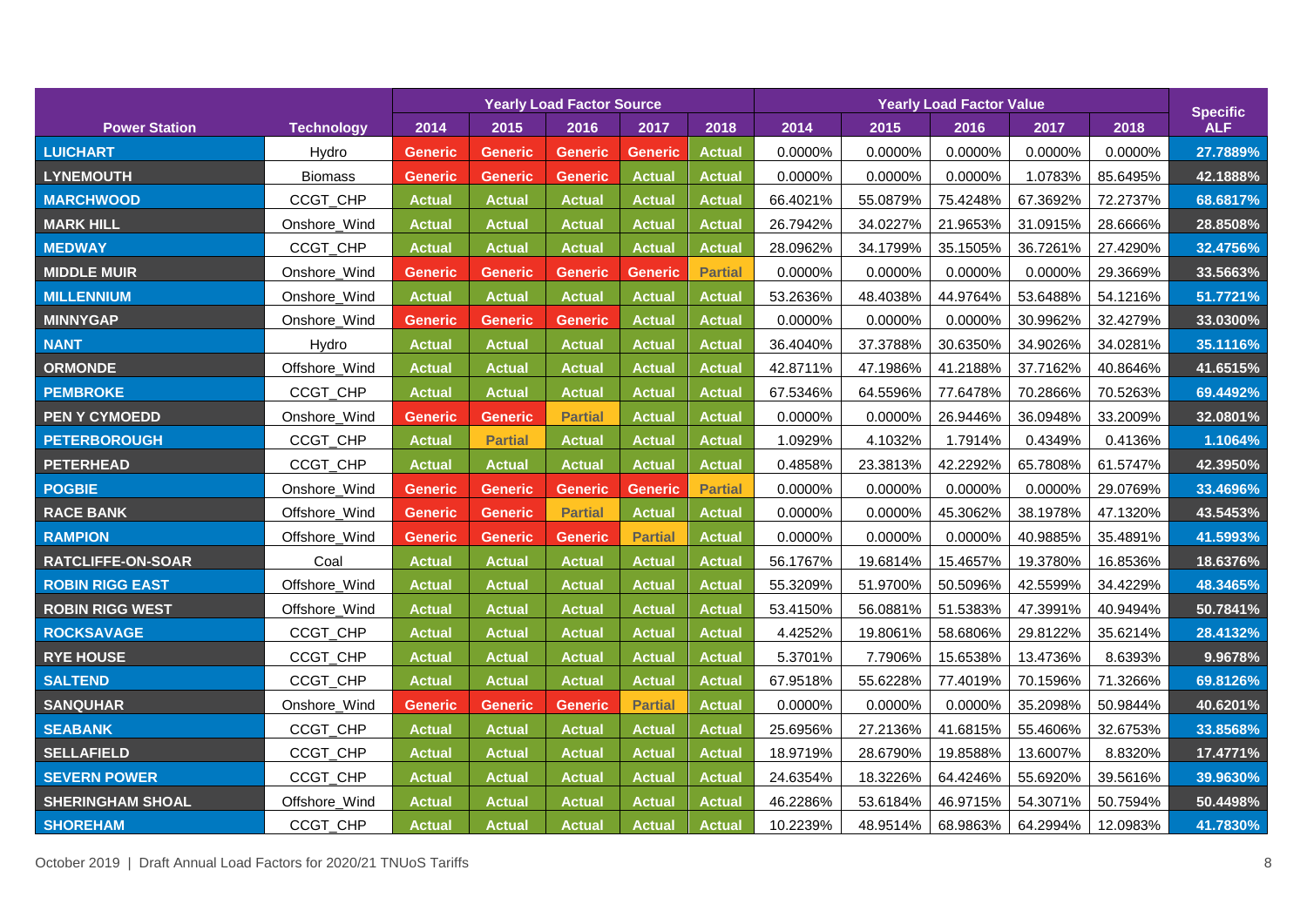|                                  |                   | <b>Yearly Load Factor Source</b> |                |                |                |               |          | <b>Specific</b> |          |          |          |            |
|----------------------------------|-------------------|----------------------------------|----------------|----------------|----------------|---------------|----------|-----------------|----------|----------|----------|------------|
| <b>Power Station</b>             | <b>Technology</b> | 2014                             | 2015           | 2016           | 2017           | 2018          | 2014     | 2015            | 2016     | 2017     | 2018     | <b>ALF</b> |
| <b>SIZEWELL B</b>                | Nuclear           | <b>Actual</b>                    | <b>Actual</b>  | <b>Actual</b>  | <b>Actual</b>  | <b>Actual</b> | 84.7924% | 98.7826%        | 81.6359% | 73.3708% | 98.0180% | 88.1488%   |
| <b>SLOY G2 &amp; G3</b>          | Hydro             | <b>Actual</b>                    | <b>Actual</b>  | <b>Actual</b>  | <b>Actual</b>  | <b>Actual</b> | 15.5941% | 13.9439%        | 8.1782%  | 12.0303% | 9.8246%  | 11.9329%   |
| <b>SOUTH HUMBER BANK</b>         | CCGT_CHP          | <b>Actual</b>                    | <b>Actual</b>  | <b>Actual</b>  | <b>Actual</b>  | <b>Actual</b> | 34.4673% | 48.6753%        | 55.3419% | 34.6174% | 31.0569% | 39.2533%   |
| <b>SPALDING</b>                  | CCGT_CHP          | <b>Actual</b>                    | <b>Actual</b>  | <b>Actual</b>  | <b>Actual</b>  | <b>Actual</b> | 39.3092% | 47.9407%        | 60.9748% | 52.9683% | 38.1850% | 46.7394%   |
| <b>STAYTHORPE</b>                | CCGT_CHP          | <b>Actual</b>                    | <b>Actual</b>  | <b>Actual</b>  | <b>Actual</b>  | <b>Actual</b> | 56.6148% | 69.4422%        | 65.7791% | 52.0701% | 60.3233% | 60.9057%   |
| <b>STRATHY NORTH &amp; SOUTH</b> | Onshore_Wind      | <b>Generic</b>                   | <b>Partial</b> | <b>Actual</b>  | <b>Actual</b>  | <b>Actual</b> | 0.0000%  | 49.6340%        | 36.1987% | 40.2313% | 34.0711% | 36.8337%   |
| <b>STRONELAIRG</b>               | Onshore_Wind      | <b>Generic</b>                   | <b>Generic</b> | <b>Generic</b> | <b>Partial</b> | <b>Actual</b> | 0.0000%  | 0.0000%         | 0.0000%  | 37.5366% | 48.4638% | 40.5555%   |
| <b>SUTTON BRIDGE</b>             | CCGT_CHP          | <b>Actual</b>                    | Actual         | <b>Actual</b>  | <b>Actual</b>  | <b>Actual</b> | 17.2025% | 13.1999%        | 38.0184% | 29.1878% | 22.3560% | 22.9154%   |
| <b>TAYLORS LANE</b>              | Gas_Oil           | <b>Actual</b>                    | <b>Actual</b>  | <b>Actual</b>  | <b>Actual</b>  | <b>Actual</b> | 0.0640%  | 0.1708%         | 0.8047%  | 1.1712%  | 0.1133%  | 0.3629%    |
| <b>THANET</b>                    | Offshore_Wind     | <b>Actual</b>                    | <b>Actual</b>  | <b>Actual</b>  | <b>Actual</b>  | <b>Actual</b> | 35.5935% | 41.3434%        | 33.7132% | 38.5069% | 35.8373% | 36.6459%   |
| <b>TODDLEBURN</b>                | Onshore_Wind      | <b>Actual</b>                    | <b>Actual</b>  | <b>Actual</b>  | <b>Actual</b>  | <b>Actual</b> | 33.7211% | 35.0823%        | 31.3435% | 38.0158% | 34.7062% | 34.5032%   |
| <b>TORNESS</b>                   | Nuclear           | <b>Actual</b>                    | <b>Actual</b>  | <b>Actual</b>  | <b>Actual</b>  | <b>Actual</b> | 91.4945% | 85.7725%        | 97.9942% | 86.4413% | 85.4632% | 87.9028%   |
| <b>USKMOUTH</b>                  | Coal              | <b>Partial</b>                   | <b>Actual</b>  | <b>Actual</b>  | <b>Actual</b>  | <b>Actual</b> | 46.9428% | 25.5184%        | 24.3304% | 0.1000%  | 0.0108%  | 16.6496%   |
| <b>WALNEY 4</b>                  | Offshore_Wind     | <b>Generic</b>                   | <b>Generic</b> | Generic        | <b>Partial</b> | <b>Actual</b> | 0.0000%  | 0.0000%         | 0.0000%  | 45.2033% | 50.3338% | 47.9525%   |
| <b>WALNEY I</b>                  | Offshore_Wind     | <b>Actual</b>                    | <b>Actual</b>  | <b>Actual</b>  | <b>Actual</b>  | <b>Actual</b> | 52.0555% | 50.7535%        | 47.4617% | 55.9472% | 41.6150% | 50.0902%   |
| <b>WALNEY II</b>                 | Offshore_Wind     | <b>Actual</b>                    | <b>Actual</b>  | <b>Actual</b>  | <b>Actual</b>  | <b>Actual</b> | 58.2355% | 35.7988%        | 54.9727% | 62.8290% | 48.7292% | 53.9791%   |
| <b>WALNEY III</b>                | Offshore_Wind     | <b>Generic</b>                   | <b>Generic</b> | <b>Generic</b> | <b>Partial</b> | <b>Actual</b> | 0.0000%  | 0.0000%         | 0.0000%  | 50.1762% | 50.7716% | 49.7561%   |
| <b>WEST BURTON</b>               | Coal              | <b>Actual</b>                    | <b>Actual</b>  | <b>Actual</b>  | <b>Actual</b>  | <b>Actual</b> | 61.5364% | 32.7325%        | 10.1071% | 11.8199% | 6.3690%  | 18.2198%   |
| <b>WEST BURTON B</b>             | CCGT_CHP          | <b>Actual</b>                    | <b>Actual</b>  | <b>Actual</b>  | <b>Actual</b>  | <b>Actual</b> | 46.8421% | 59.3477%        | 54.2878% | 63.2420% | 62.8067% | 58.8141%   |
| <b>WEST OF DUDDON SANDS</b>      | Offshore_Wind     | <b>Actual</b>                    | <b>Actual</b>  | <b>Actual</b>  | <b>Actual</b>  | <b>Actual</b> | 40.0506% | 48.7540%        | 48.7691% | 55.4034% | 48.9209% | 48.8146%   |
| <b>WESTERMOST ROUGH</b>          | Offshore_Wind     | <b>Partial</b>                   | <b>Actual</b>  | <b>Actual</b>  | <b>Actual</b>  | <b>Actual</b> | 26.2900% | 54.8014%        | 58.1061% | 63.4740% | 52.5501% | 58.7938%   |
| <b>WHITELEE</b>                  | Onshore_Wind      | <b>Actual</b>                    | <b>Actual</b>  | <b>Actual</b>  | <b>Actual</b>  | <b>Actual</b> | 29.8105% | 31.8773%        | 27.2893% | 29.6336% | 30.7296% | 30.0579%   |
| <b>WHITELEE EXTENSION</b>        | Onshore_Wind      | <b>Actual</b>                    | <b>Actual</b>  | <b>Actual</b>  | <b>Actual</b>  | <b>Actual</b> | 27.7787% | 26.7655%        | 23.5253% | 25.1664% | 26.6647% | 26.1989%   |
| <b>WHITESIDE HILL</b>            | Onshore_Wind      | <b>Generic</b>                   | <b>Generic</b> | <b>Generic</b> | <b>Partial</b> | <b>Actual</b> | 0.0000%  | 0.0000%         | 0.0000%  | 38.3704% | 55.0847% | 43.0404%   |
| <b>WILTON</b>                    | CCGT_CHP          | <b>Actual</b>                    | <b>Actual</b>  | <b>Actual</b>  | <b>Actual</b>  | <b>Actual</b> | 21.5867% | 16.1379%        | 14.4130% | 15.5750% | 21.4515% | 17.7214%   |
| <b>WINDY STANDARD II</b>         | Onshore_Wind      | <b>Generic</b>                   | <b>Generic</b> | <b>Generic</b> | <b>Partial</b> | <b>Actual</b> | 0.0000%  | 0.0000%         | 0.0000%  | 43.2981% | 49.4509% | 42.8050%   |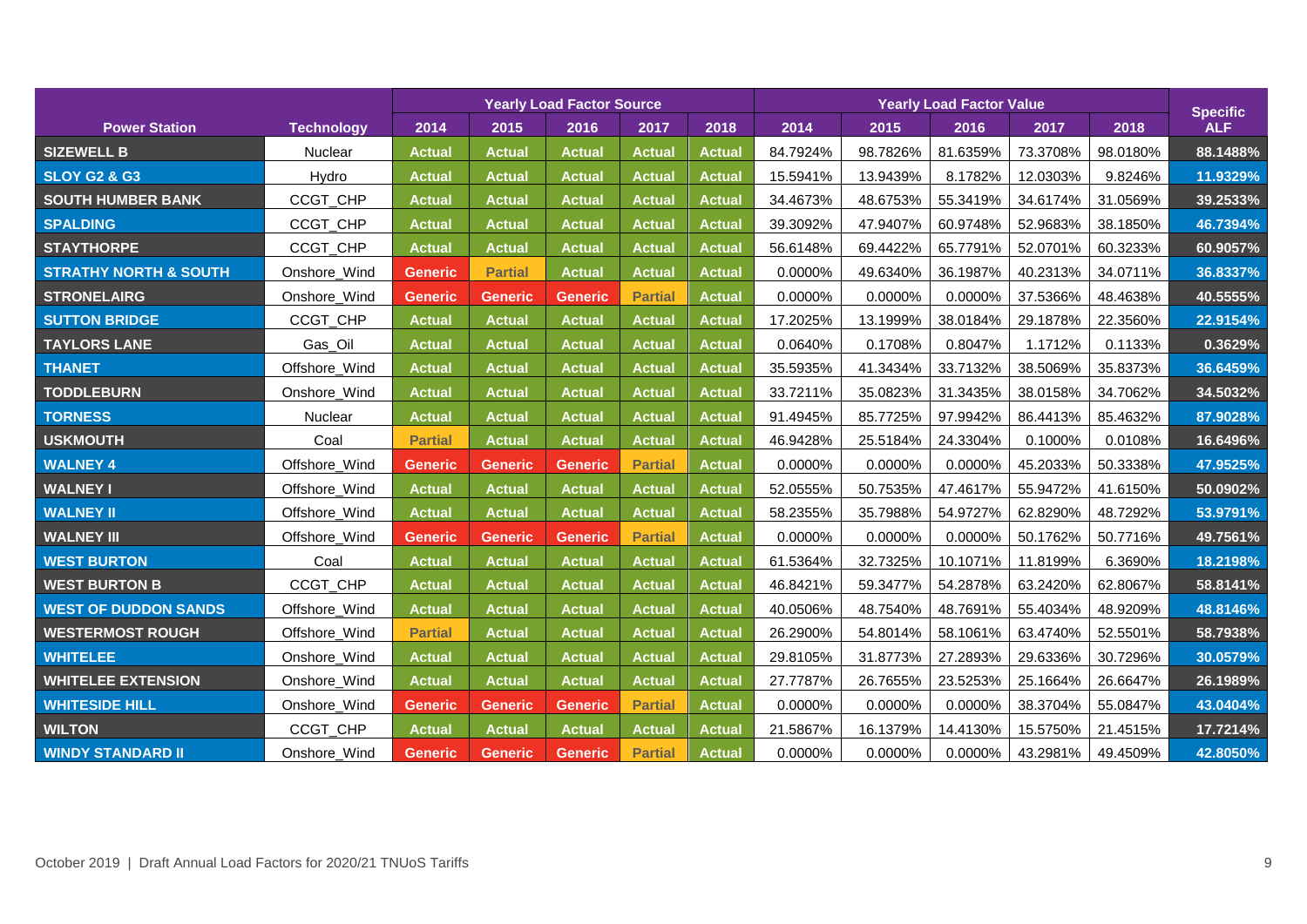## <span id="page-10-0"></span>**Generic Annual Load Factors**

Generic ALFs are used to fill in the gaps for a generator if it does not have a full three years' worth of generation history

#### **Table 2: Draft Generic ALFs for 2020/21**

| <b>Technology</b> | <b>Generic ALF</b> |
|-------------------|--------------------|
| Gas_Oil           | 0.3935%            |
| Pumped_Storage    | 10.2893%           |
| Tidal *           | 18.9000%           |
| <b>Biomass</b>    | 39.8387%           |
| Wave *            | 31.0000%           |
| Onshore Wind      | 35.6660%           |
| <b>CCGT CHP</b>   | 50.9470%           |
| Hydro             | 41.6834%           |
| Offshore_Wind     | 48.3204%           |
| Coal              | 27.7372%           |
| Nuclear           | 77.5645%           |

\*Note: ALF figures for Wave and Tidal technology are generic figures provided by BEIS due to no metered data being available.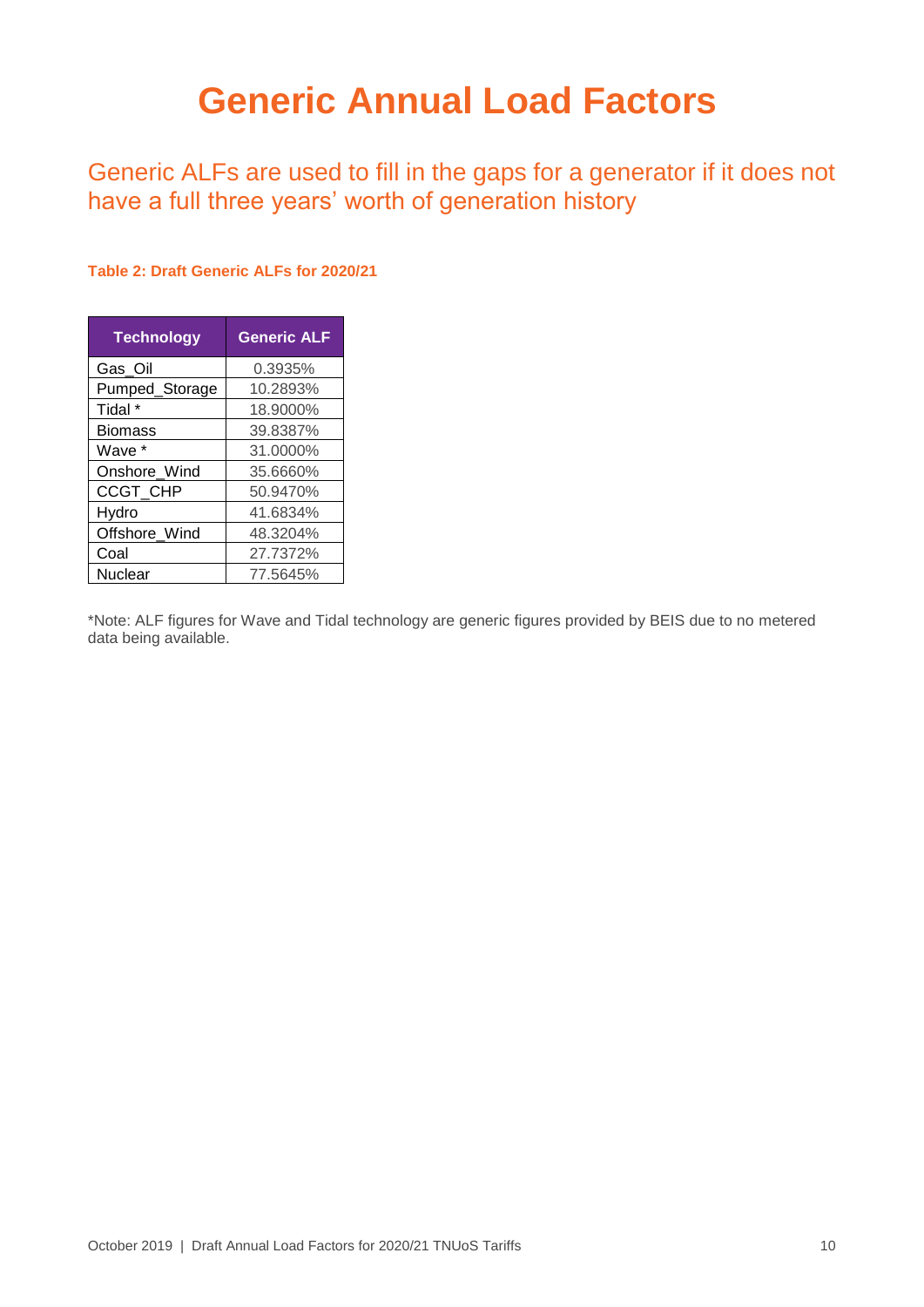# <span id="page-11-0"></span>**2 How are ALFs calculated?**

**DEMAND**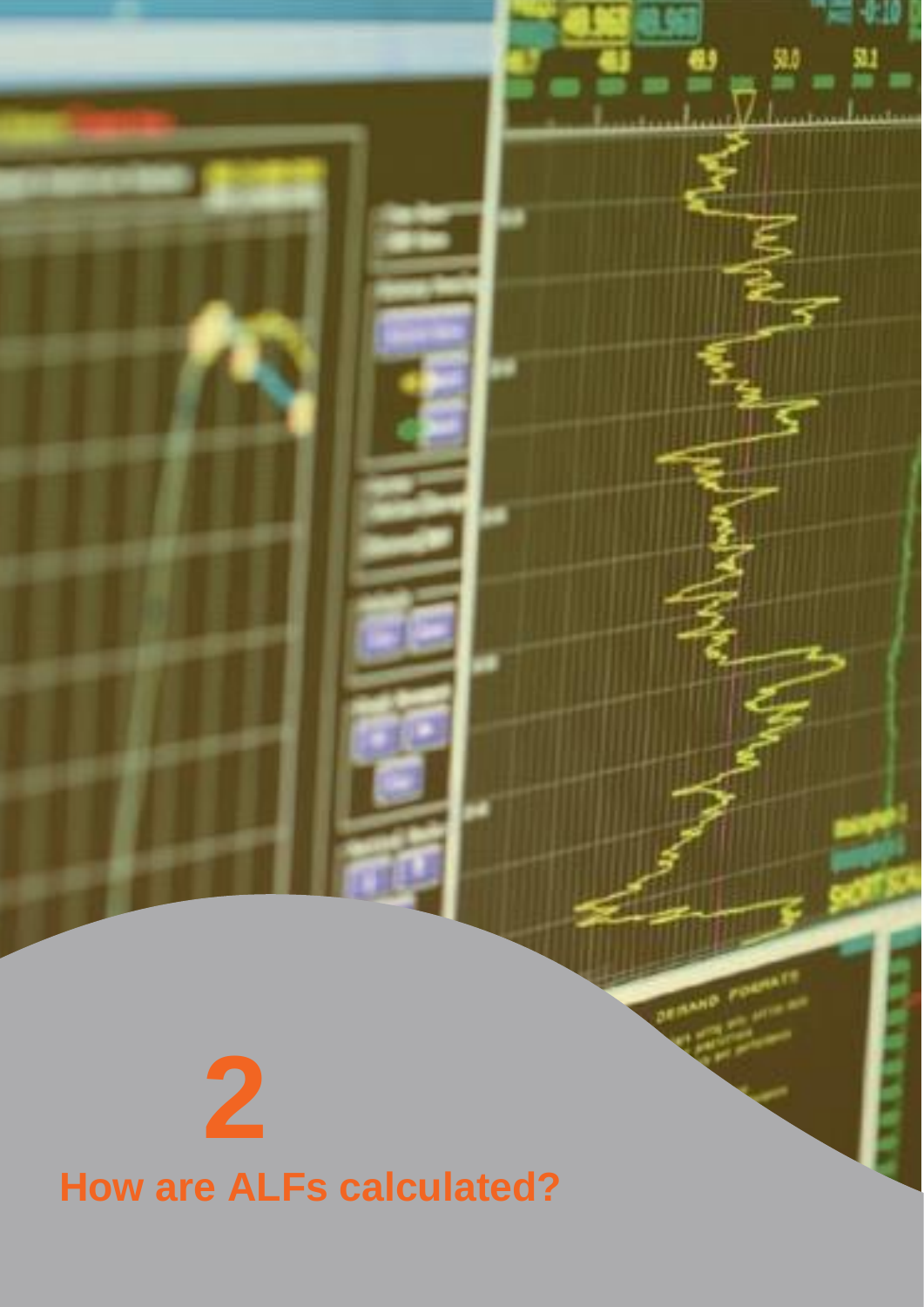## <span id="page-12-0"></span>**The ALFs calculation**

For each charging year 2014/15 to 2018/19 a Yearly Load Factor has been calculated using the higher of Metered Output (MO), Final Physical Notification (FPN) or zero in each half hour settlement period, divided by the sum of Transmission Entry Capacity (TEC), Short Term TEC (STTEC) and Limited Duration TEC (LDTEC) applicable in the same half hour.

All calculations are in local time, i.e. clock change days have 46 or 50 half hour settlement periods rather than the usual 48. TEC, STTEC and LDTEC are daily products so changes occur at midnight.

ALFs are calculated at station level, so where a station has multiple Balancing Mechanism Units (BMUs) representing generating units, station demand or trading site demand, the MO and FPN will be the aggregate of these.

For cascade hydro schemes, the ALF is calculated at scheme level, so the MO and FPN will be the aggregate of the BMU associated with the scheme. The scheme ALF is applied to each station in the scheme.

We are happy to provide support and advice on the derivation of ALFs to our customers.

Below is a guide on how we calculate ALFs based on the number of years of generation data available for that station.

#### Five years of data

If your station has full ALF data over the past five years, then the highest and lowest years are discounted. Your ALF is then calculated by averaging the output from the remaining three years.



#### Four years of data

If your station has full ALF data over the past four years, then the lowest year is discounted. Your ALF is then calculated by averaging the output from the remaining three years. If you have four full years and one partial year, the partial year is ignored.

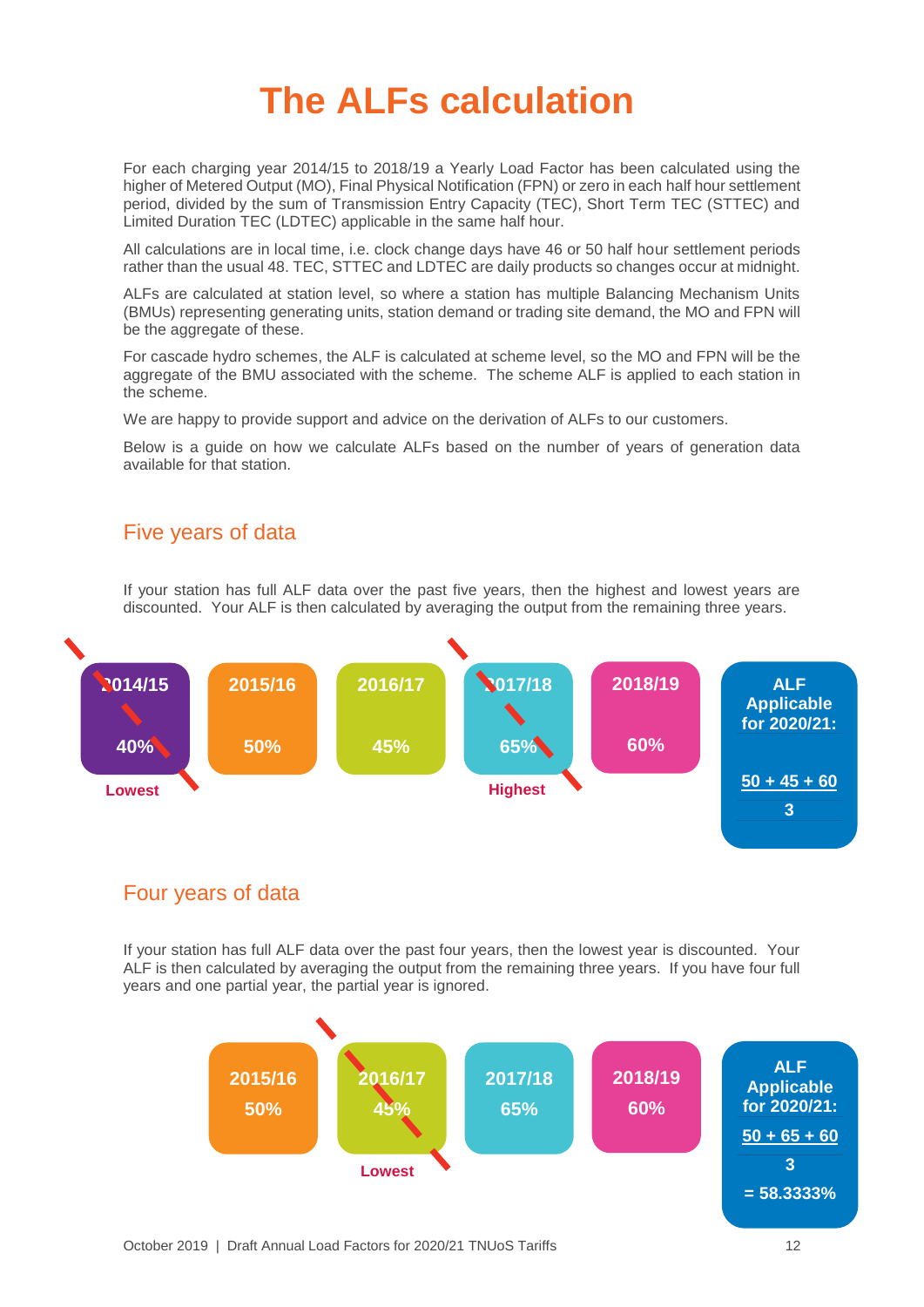#### Three years of data

If your station has full ALF data over the past three years, then your ALF is the average of these three years. If you have three full years and one partial year, the partial year is ignored.



#### Fewer than three years of data

If your station has fewer than three full years of ALF data available, then any full years are used. Any gaps in the generation data from partial years are filled in using the generic ALF for the station's generation type.

In the example below it is assumed that there is half a year of generation data available from 2017/18.



Any years with no data at all are filled in full by the generic ALF until there are at least three years of data available.

A partial year would most likely occur when TEC is held for only part of the year. The station's output data is used from the day in the year that the station first begins to output onto the system.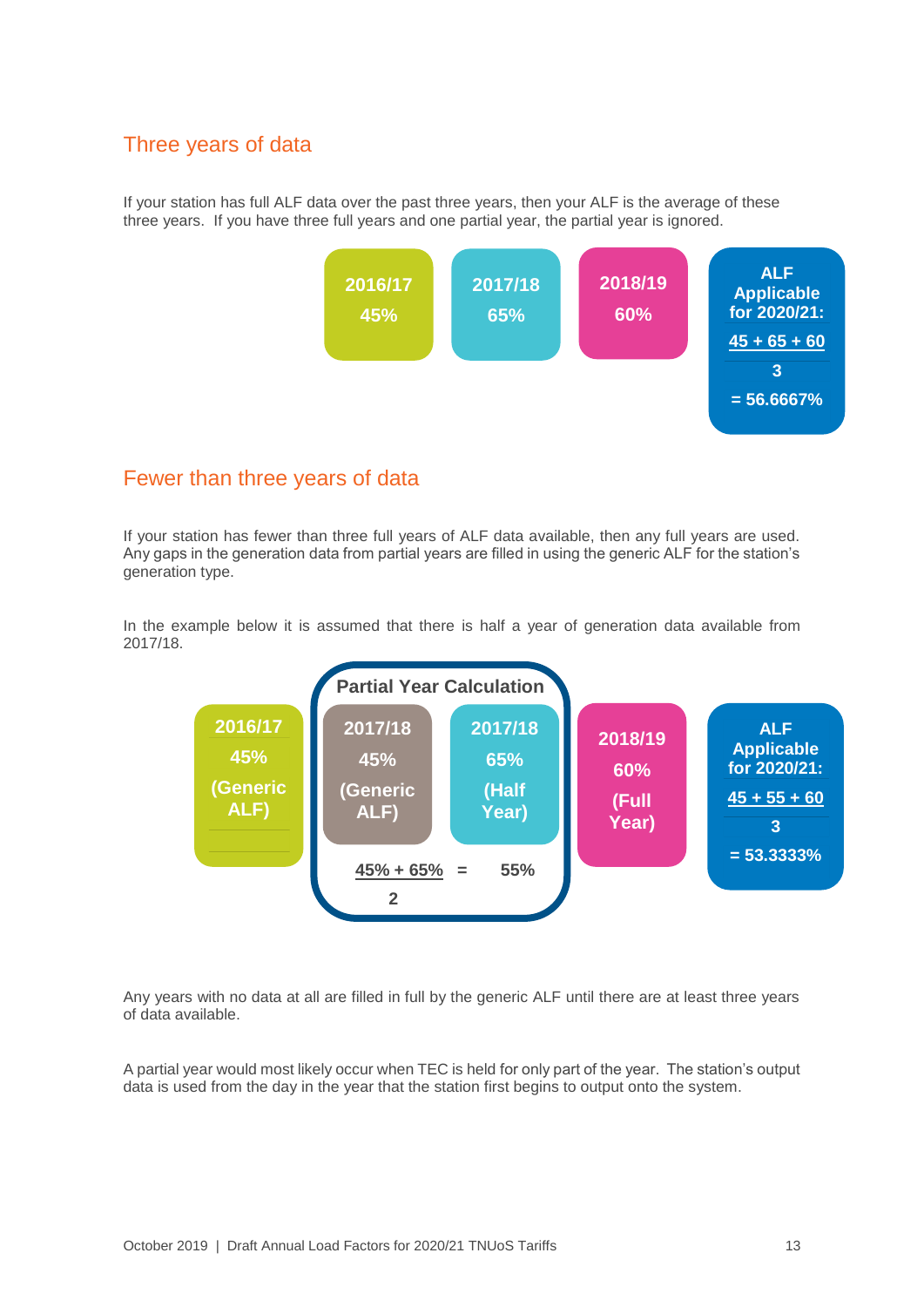#### Calculation of partial year ALFs

Each partial year ALF is calculated using a combination of actual station data and the generic ALF for the relevant year. This means that the partial year ALF will remain the same for each year that it is used, rather than being updated each year using the most recently calculated ALF.

For new generators, the station specific load factor is calculated from the earliest date on which TEC is held. The generic ALF is used for the period prior to TEC being held to form a 'partial' year of ALF data for that power station.

Commissioning years have been taken from the Digest of United Kingdom Energy Statistics Table 5.11<sup>1</sup> but commissioning dates within the five charging years under consideration have been checked against Metered Output and Final Physical Notification data to determine the exact date.

#### Generic ALFs

For a generator with no output data history, the generic ALF for that generation technology type will be used.

Generic ALFs are calculated from the ten most recently commissioned generators from each technology (where available).

Please note that there are currently no generic ALFs for Battery or Solar technology. For the purposes of these calculations Battery technology is counted as "Pumped Storage" and Solar technology is counted as "Onshore Wind".

#### Next Steps

If you have any comments or questions on these ALFs, please get in touch using the contact details below.

Generators have until Friday 15<sup>th</sup> November to submit comments or query their ALFs, after which we will finalise and publish the ALFs to be used for the 2020/21 charging year.

#### **TNUoS Revenue team**

**E** [TNUoS.Queries@nationalgrid.com](mailto:TNUoS.Queries@nationalgrid.com)

**T** 01926 654633

<sup>-</sup><sup>1</sup> [https://www.gov.uk/government/publications/electricity-chapter-5-digest-of-united-kingdom](https://www.gov.uk/government/publications/electricity-chapter-5-digest-of-united-kingdom-energy-statistics-dukes)[energy-statistics-dukes](https://www.gov.uk/government/publications/electricity-chapter-5-digest-of-united-kingdom-energy-statistics-dukes)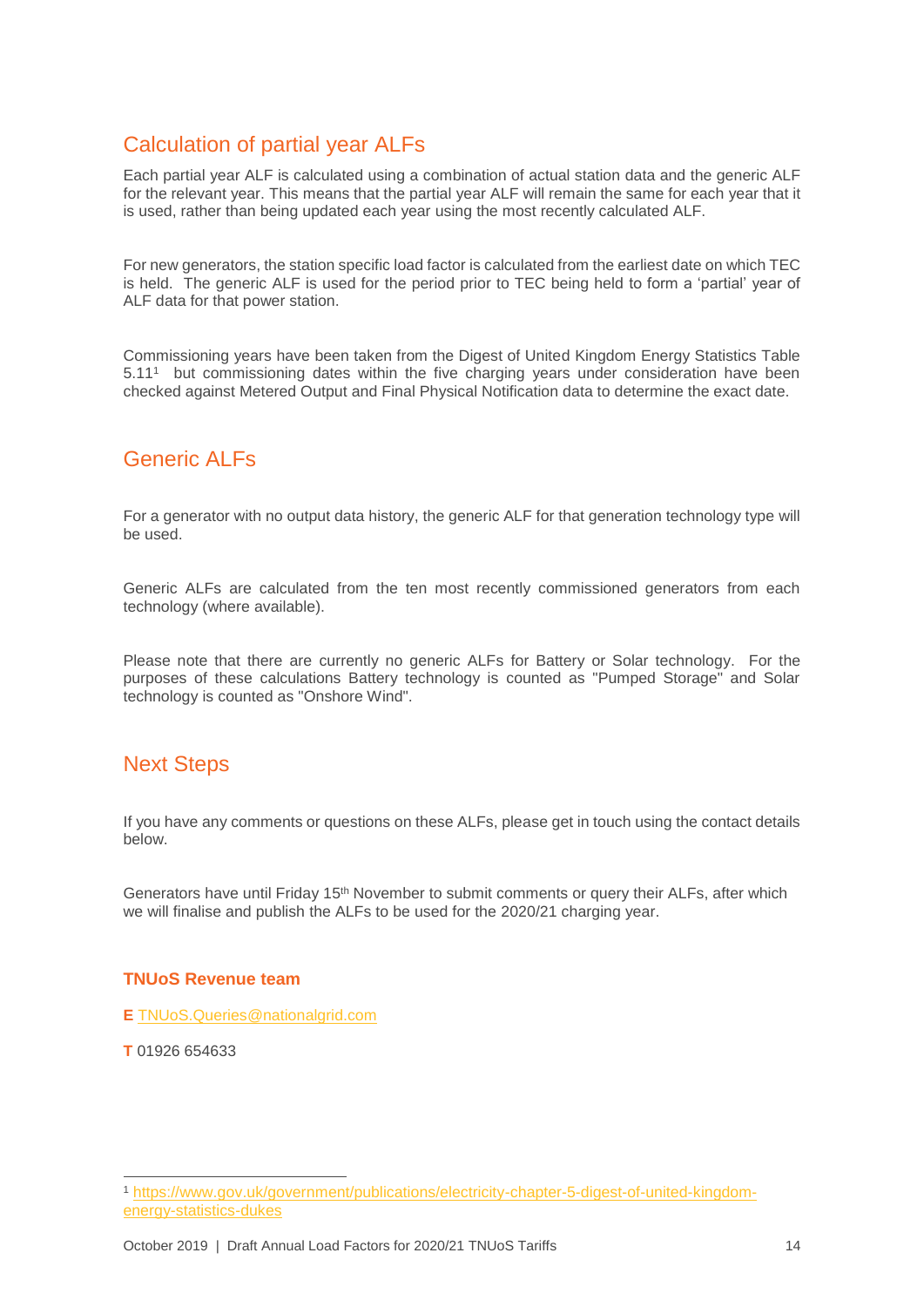<span id="page-15-0"></span>**Generation charging principles**

 $\mathbb{R}_+$ 

I

 $\blacksquare$ 

M

**AI** 

aÜ,

 $\Delta$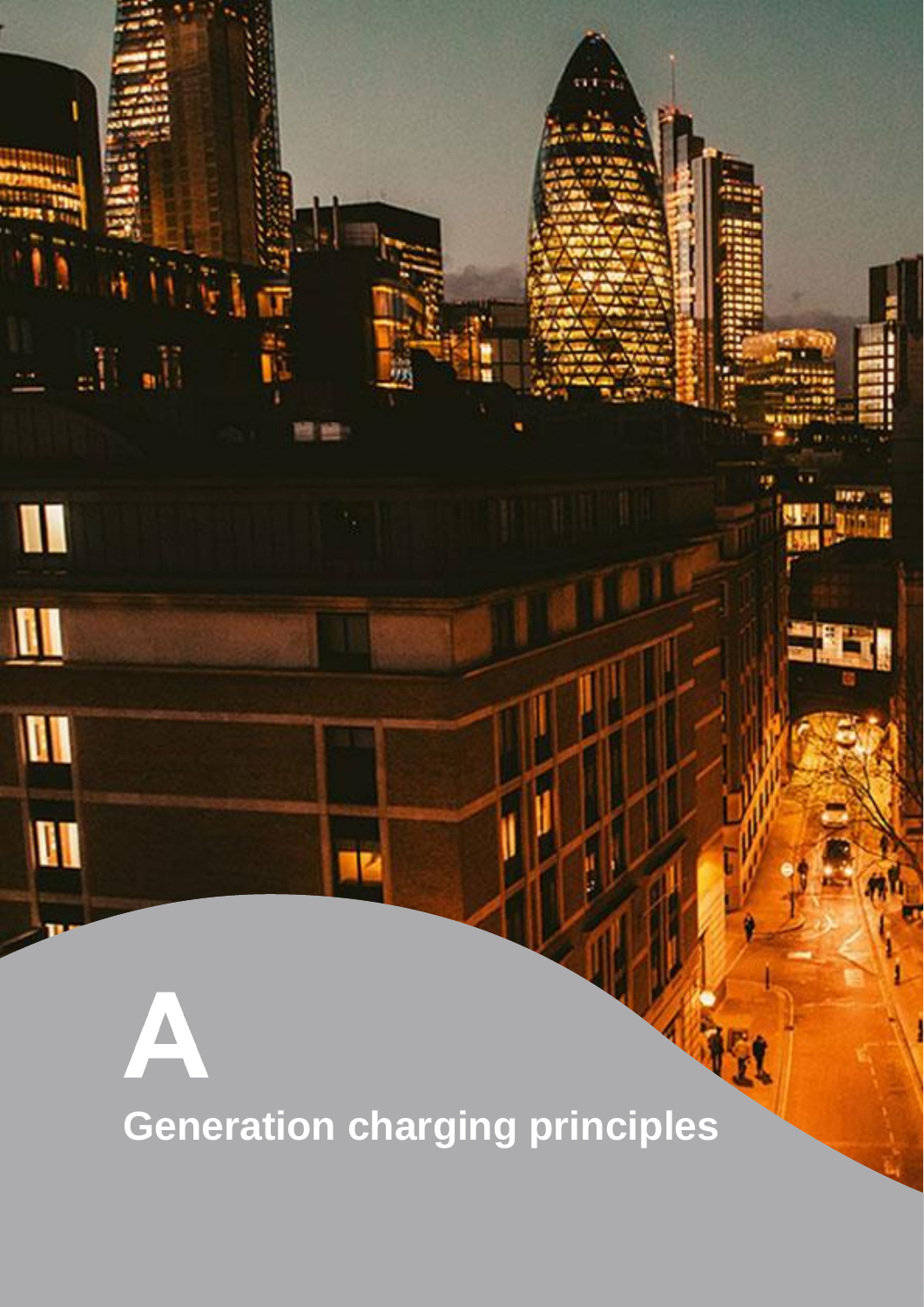## <span id="page-16-0"></span>**Generation charging principles**

## Generation charging principles

Transmission Network Use of System Charges (TNUoS) recover the money that GB Transmission Owners (TOs) spend on building, owning and maintaining transmission assets. Generators and suppliers are set charges which differ depending on where in the country they are located, and also by how they use the transmission network. TNUoS tariffs are calculated, set and billed by National Grid Electricity System Operator (NGESO), who recover revenue from generators and suppliers and pay it to the TOs.

Generators which pay generation TNUoS will be charged several components, depending on their characteristics. The wider tariff applies differently depending on several factors, and the local elements differ according to the specific arrangements by which the generator is connected to the transmission network.

Different charges may apply to onshore generators compared to offshore generators.

The wider and local components are shown below



All components of TNUoS tariffs are multiplied by the TEC of the generator to calculate the annual TNUoS liability.

There are four factors that affect what charges apply to each generator:

- **TEC**: the amount of capacity (in kW) that the generator can use to connect to the transmission system according to their connection agreement
- **Geographic location**: currently there are 27 generation zones in Great Britain; this determines the wider tariff that applies to the generator
- **Generator fuel type:** whether a generator is gas-fired or wind powered, for example, will determine how the wider tariff applies to them. It may also affect how the Annual Load Factor (ALF) is calculated for newly or recently commissioned generators
- **Connection voltage:** generators connecting at 400kV and 275kV in England and Wales, or at 400kV, 275kV and 132kV in Scotland are directly connected to the electricity transmission system, and so will be charged TNUoS. Generators connected at lower voltages are embedded, and will pay TNUoS if they have 100MW or more TEC.